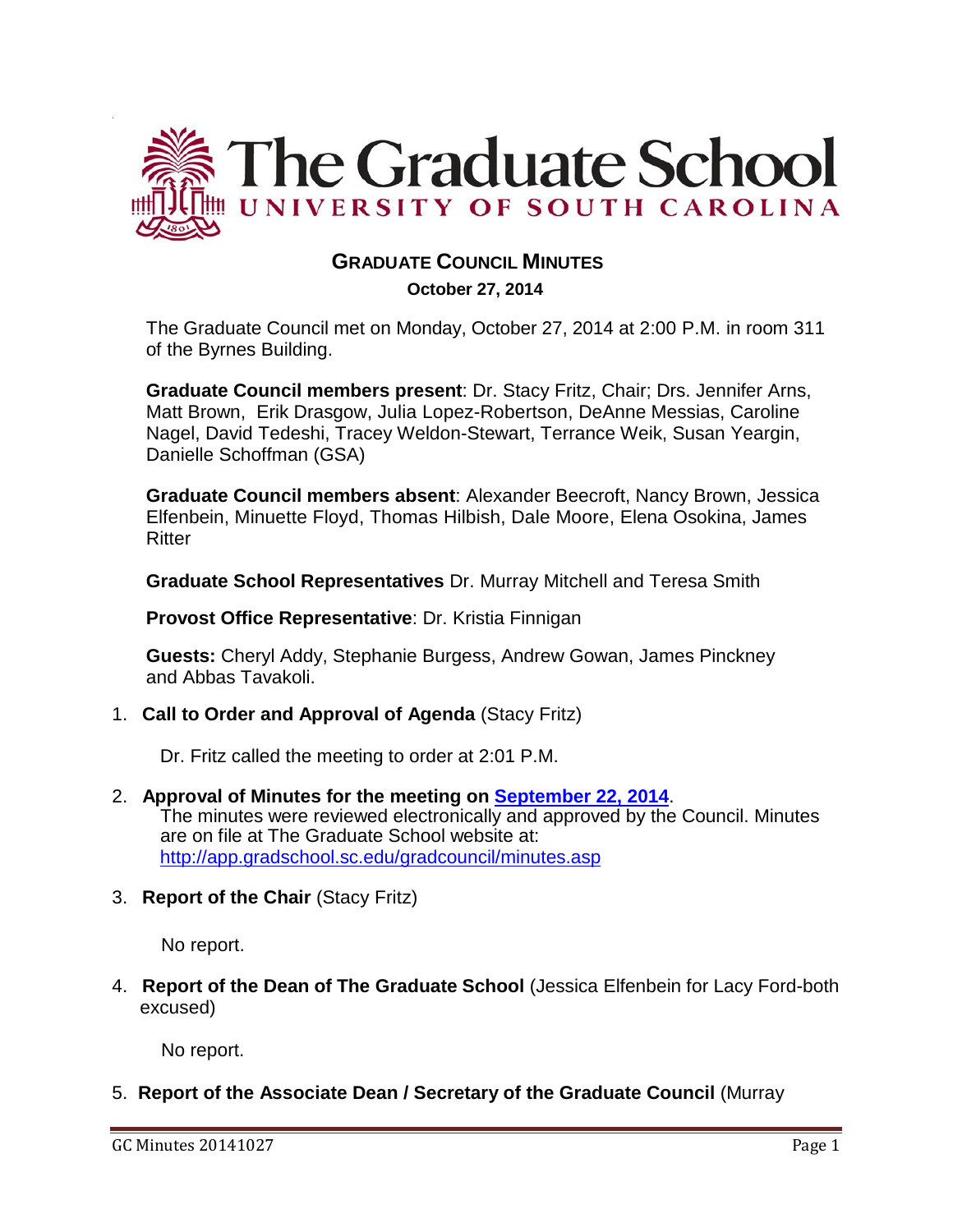### Mitchell)

Dr. Mitchell reported the unfortunate passing of a Clinical Community Psychology student, [Alexander Pasqual Ojeda.](http://gradschool.sc.edu/facstaff/gradcouncil/2014/Attachment%2010-27-14%20Alex%20Memorium%20Sheet.pdf) He was in his second year of the program. A memorial service was held on Tuesday, October 28 at 12 noon in the Rutledge Chapel.

The Career Services Center will hold a Graduate and Professional School Fair. It will be held on Thursday, November 13 at the Russell House from 11:00 A.M. to 2:00 P.M. The event is open to students and alumni interested in learning about graduate and professional school opportunities. More information is available at [www.sc.edu/career/Fairs/GP/student.html.](http://www.sc.edu/career/Fairs/GP/student.html)

### 6. **Report of the Graduate Student Association Representative** (Danielle Schoffman)

Danielle Schoffman reported that membership and momentum for the GSA is progressing very well this year. A new service initiative offered to Graduate Students has been implemented. It is the Certification Series. Students actually receive a certificate after reviewing the subject at the end of each seminar. The certifications cover various aspects of professional development. The first workshop is called An Introduction to Appreciative Advising, presented by Dr. Jennifer Bloom on November 11 from 5 – 8 P.M. in the Humanities building room 201. A copy of the October [Graduate Student Association Newsletter](http://gradschool.sc.edu/facstaff/gradcouncil/2014/Attachment%2010-27-14%20GSA%20Newsletter.pdf) is linked here for further review.

The GSA has funding available to students who desire to travel to represent the University at a conference. Funding is still available through the GSA for that purpose or for any graduate student sponsored event. Please contact Danielle Schoffman at [schoffmd@email.sc.edu](mailto:schoffmd@email.sc.edu) for more information.

7. **Report of the Academic Policy and Practices Committee** (Julia Lopez-Robertson)

No report.

### 8. **Report of the Committee on 500/600 Level Courses, Distance Education and Special Courses** (Murray Mitchell)

A listing of 500/600 Level Courses was presented to Council. The list was presented to the Council for informational purposes only.

### New Course Proposal

CSCE 571 [Critical Interactives](http://gradschool.sc.edu/facstaff/gradcouncil/2014/CSCE%20571_Redacted.pdf) (3)

Foundational techniques for implementing procedural rhetoric, specifically as software designed to present sensitive, sometimes controversial, material in ways to engender empathic awareness of the interactant. [Effective: Fall 2015]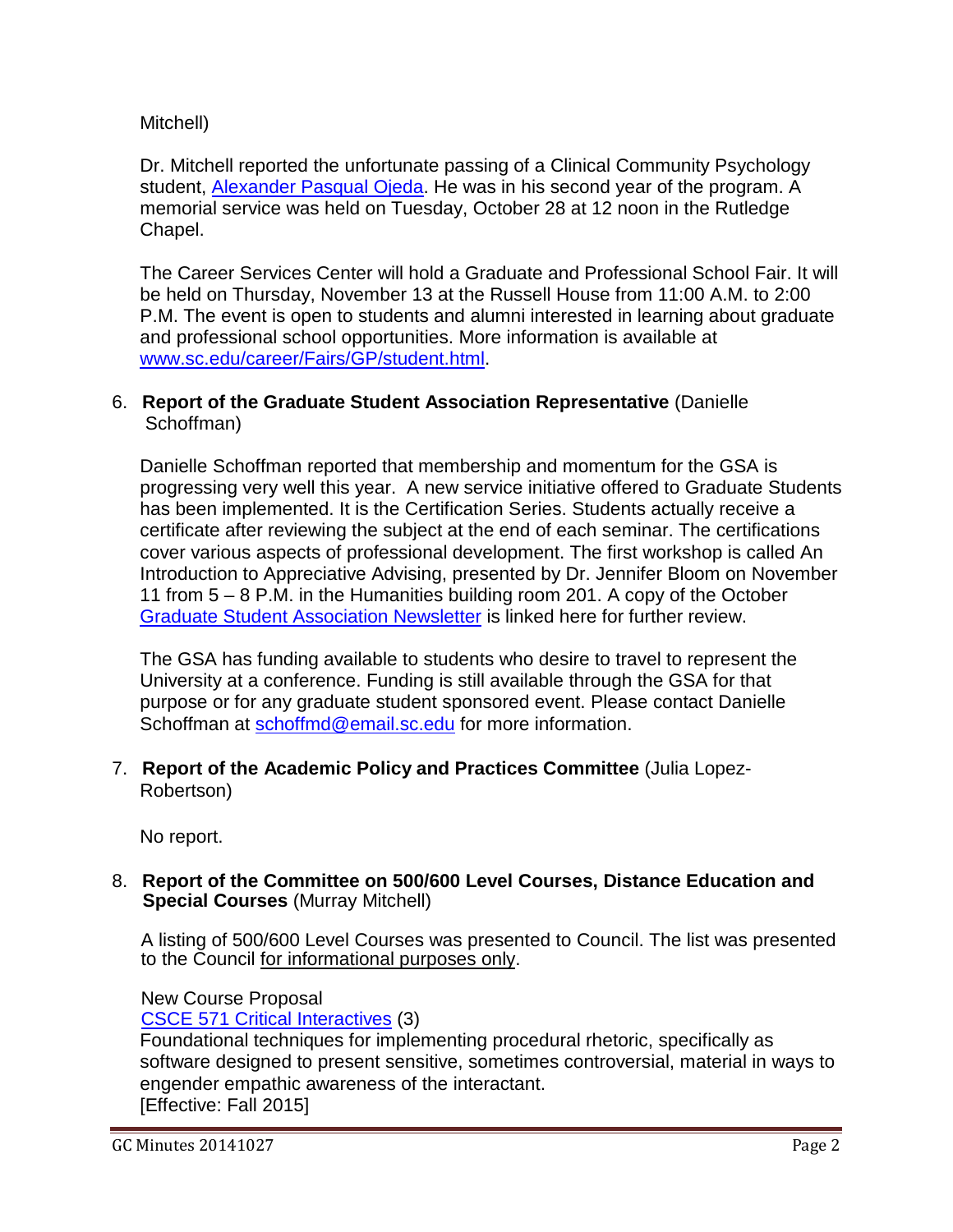New Course Proposal

GEOG 575 Digital Techniques and [Applications](http://gradschool.sc.edu/facstaff/gradcouncil/2014/GEOG%20575%20NCP_Redacted1.pdf) in Remote Sensing (3) Introduction to digital image processing techniques and application. Image correction, enhancement, spatial and spectral transformation, land use/land cover classification, change detection. Class projects in agricultural, environmental, urban/transportation, land use/cover mapping. [Prerequisites: GEOG 551 or equivalent, or permission of instructor] [Effective: Fall 2015]

Course Change Proposal/Bulletin Change

ENVR 590 [Environmental](http://gradschool.sc.edu/facstaff/gradcouncil/2014/ENVR%20590%20CCP_Redacted.pdf) Issues Seminar (3)

*Current:* Collaborative study of a contemporary environmental issue. **Note**: Field trips required. Restricted to: ENVR majors or special permission of department. *Proposed:* Collaborative study of a contemporary environmental issue. **Note**: Field trips may be required. Restricted to: Environmental Science and Environmental Studies majors. Prerequisite: BIOL 301 or permission of department.

[Prerequisites: BIOL 301 or permission of department] [Effective: Fall 2015]

New Course Proposal/Distributed Education Delivery

EMCH 567 [Bio-Nano/Micro-Electro-Mechanical](http://gradschool.sc.edu/facstaff/gradcouncil/2014/EMCH%20567%20BioNano_Redacted1.pdf) Systems (BioNEMS/MEMS) (3) Nano/microfabrication for nanomicrostructures, photolithography, selfassembly, etching techniques, physical and chemical vapor disposition, surface and bulk micromachining, MEMS integration and packaging; application in biomedical engineering: microacutators, biomicrosensors, and biomedical devices. [Prerequisites: CHEM 112, PHYS 212] [Effective: Spring 2015]

New Course Proposal

HPEB 683 [Contemporary](http://gradschool.sc.edu/facstaff/gradcouncil/2014/HPEB%20683%20NCP_Redacted.pdf) Topics in Sexual Health (3)

Comprehensive overview of contemporary topics in sexual health, including sexual health across the life span, special populations and settings, new technologies promoting sexual health, emerging controversies in sexual health, and applications of theoretical frameworks of sexual health promotion. [Effective: Spring 2015]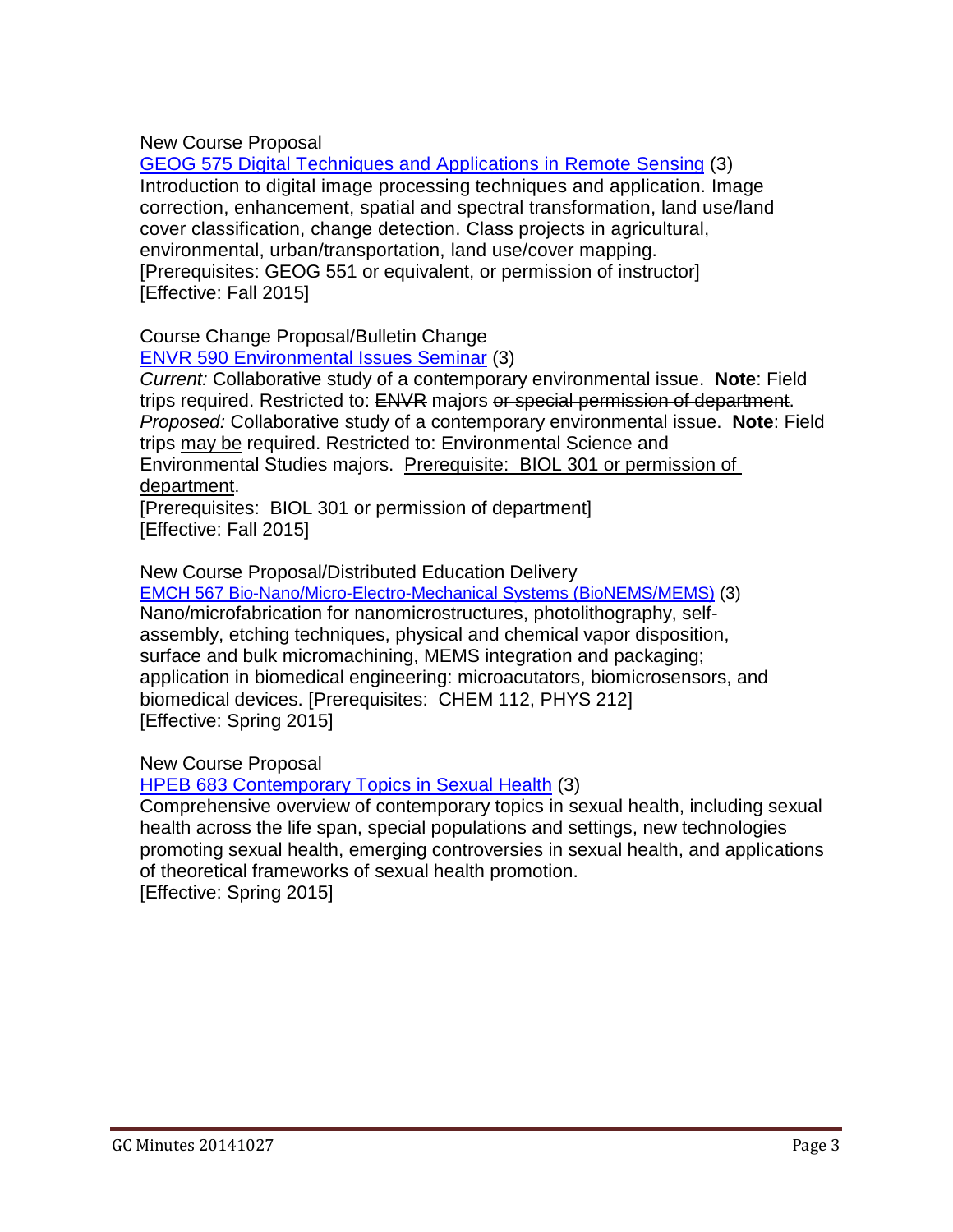### Course Change Proposal/Bulletin Change ECIV 541 [Highway](http://gradschool.sc.edu/facstaff/gradcouncil/2014/ECIV%20541%20Highway%20Design_Redacted.pdf) Design (3)

*Current*: Design of transportation facilities using relevant tools and guidelines with emphasis on physical and operational aspects of arterials, freeways,

intersections, and interchanges, including geometry, capacity, control and safety. [Prerequisites: ECIV 340 or instructors approval.]

*Proposed*: Design of transportation facilities using relevant tools and guidelines with emphasis on physical and operational aspects of arterials, freeways, intersections, and interchanges, including geometry, capacity, control and safety. [Prerequisites: ECIV 111 and ECIV 340 or instructor's approval.] [Effective: Fall 2015]

### New Course Proposal

### [ARTH 545](http://gradschool.sc.edu/facstaff/gradcouncil/2014/ARTH%20545_Redacted1.pdf) Special Topics in Modern Chinese Art (3)

Topics in modern Chinese art selected for specialized study. May be repeated as content varies by title. Intended to contribute to the reinstated MA degree. Previously, no graduate-level courses in Asian art were taught, hence no preexisting 500-level course exists for Asian art. Now that Art History has a tenure-track faculty member specializing in East Asian art, the proposed course will be a vital component of the MA program. [Effective: Fall 2015]

### New Course Proposal

### [ARTH 546](http://gradschool.sc.edu/facstaff/gradcouncil/2014/ARTH%20546_Redacted1.pdf) Special Topics in Asian Art (3)

Topics in Asian art selected for specialized study. May repeated as content varies by title. Intended to contribute to the reinstated MA degree. Previously, no graduatelevel courses in Asian art were taught, hence no preexisting 500-level course exists for Asian art. Now that Art History has a tenure-track faculty member specializing in East Asian art, the proposed course will be a vital component of the MA program. [Effective: Fall 2015]

### 9. **Associate Graduate Faculty Nominations** (Murray Mitchell)

Name: **None**  Program: Term:

### 10. **Fellowships and Scholarships Committee** (Murray Mitchell)

No report.

### 11. **Report of Science, Math, and Related Professional Programs Committee** (DeAnne Messias)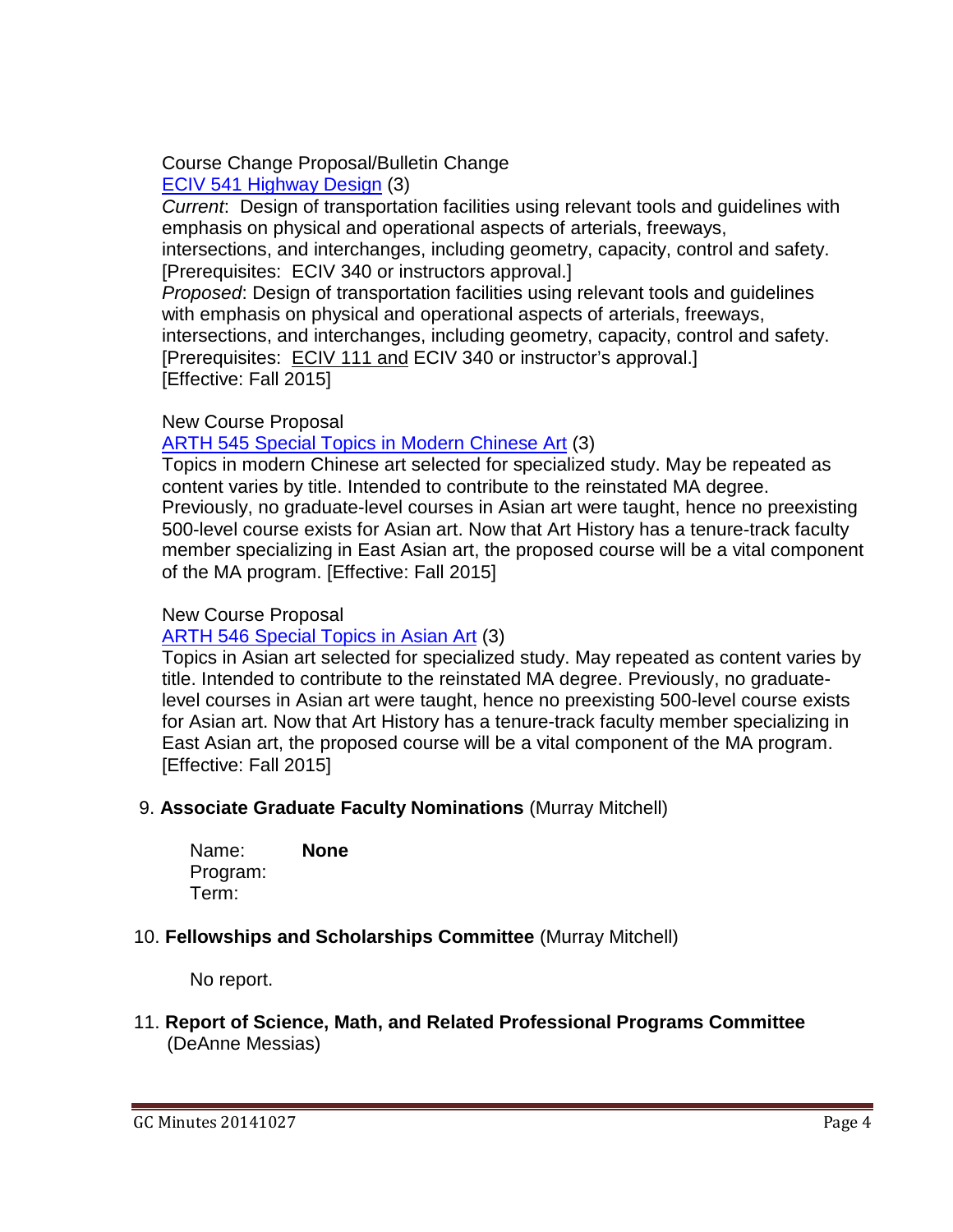Dr. Messias asked about [the roster used to distinguish Humanities Proposal](http://gradschool.sc.edu/facstaff/gradcouncil/2014/Attachment%2010-27-14%20Subcommittee%20Proposal%20designator%20Sheet.pdf) submissions [from Sciences Proposal](http://gradschool.sc.edu/facstaff/gradcouncil/2014/Attachment%2010-27-14%20Subcommittee%20Proposal%20designator%20Sheet.pdf) submissions. Dr. Mitchell mentioned that there is a roster, and a copy will be published in the minutes for this meeting.

### Academic Program Action/Bulletin Change **APPROVED** [Certificate](http://gradschool.sc.edu/facstaff/gradcouncil/2014/Certificate%20of%20Graduate%20Study%20in%20Applied%20Statistics%20APA_Redacted.pdf) of Graduate Study in Applied Statistics (18)

Change in GRE score from 950 to 300 and credit hours from 18 to 12 which is standard in other online certificate programs in Statistics. There are currently seven such programs nationally (in Colorado State, Idaho, NC State, Penn State, Rochester Inst. of Technology, South Carolina and Texas A & M), and SC is currently the only program that requires more than 12 semester hours. *Current:* The Certificate of Graduate Study in Applied Statistics (C.A.S.) is designed to provide engineers and scientists with the modern data analytic tools needed for effective practice as a specialist in statistical methods. Admission to the C.A.S. program typically requires a GRE score (verbal plus quantitative) of 950 or more and one calculus course with a B or better. Degree requirements 48 hours.

*Proposed:* Certificate of Graduate Study in Applied Statistics (12) The Certificate of Graduate Study in Applied Statistics (C.A.S.) is designed to provide engineers and scientists with the modern data analytic tools needed for effective practice as a specialist in statistical methods.

Admission to the C.A.S. program typically requires a GRE score (verbal plus quantitative) of 300 or more and one upper-division or graduate statistics course with a B or better. Degree requirements 12 hours. [Effective: Fall 2015]

Dr. Finnigan announced that there has been a change in federal student education funding with regards to certificate programs. Unless a certificate program can be completed during two major semesters, there is no federal funding available for the completion of the certificate programs. These students are not eligible for any federal financial aid including federal student loans.

Dr. Mitchell agreed to place this announcement on the Graduate School's webpage under the Programs Offered, Certificate & Specialist Programs section.

Academic Program Action/Bulletin Change **APPROVED** Master of [Science in Public Health](http://gradschool.sc.edu/facstaff/gradcouncil/2014/Master%20of%20Public%20Health%20HSPM%20APA_Redacted1.pdf) - Health Services Policy and Management (45) Remove HSPM 714 – "Perspectives in Community Health Organizations" from the list of required courses for the MPH program and to reduce the number of credits hours required to complete the MPH program from 48 to 45 hours.

*Current*: Program Requirements (48 Hours) *Proposed*: Program Requirements (45 Hours) [Effective: Fall 2015]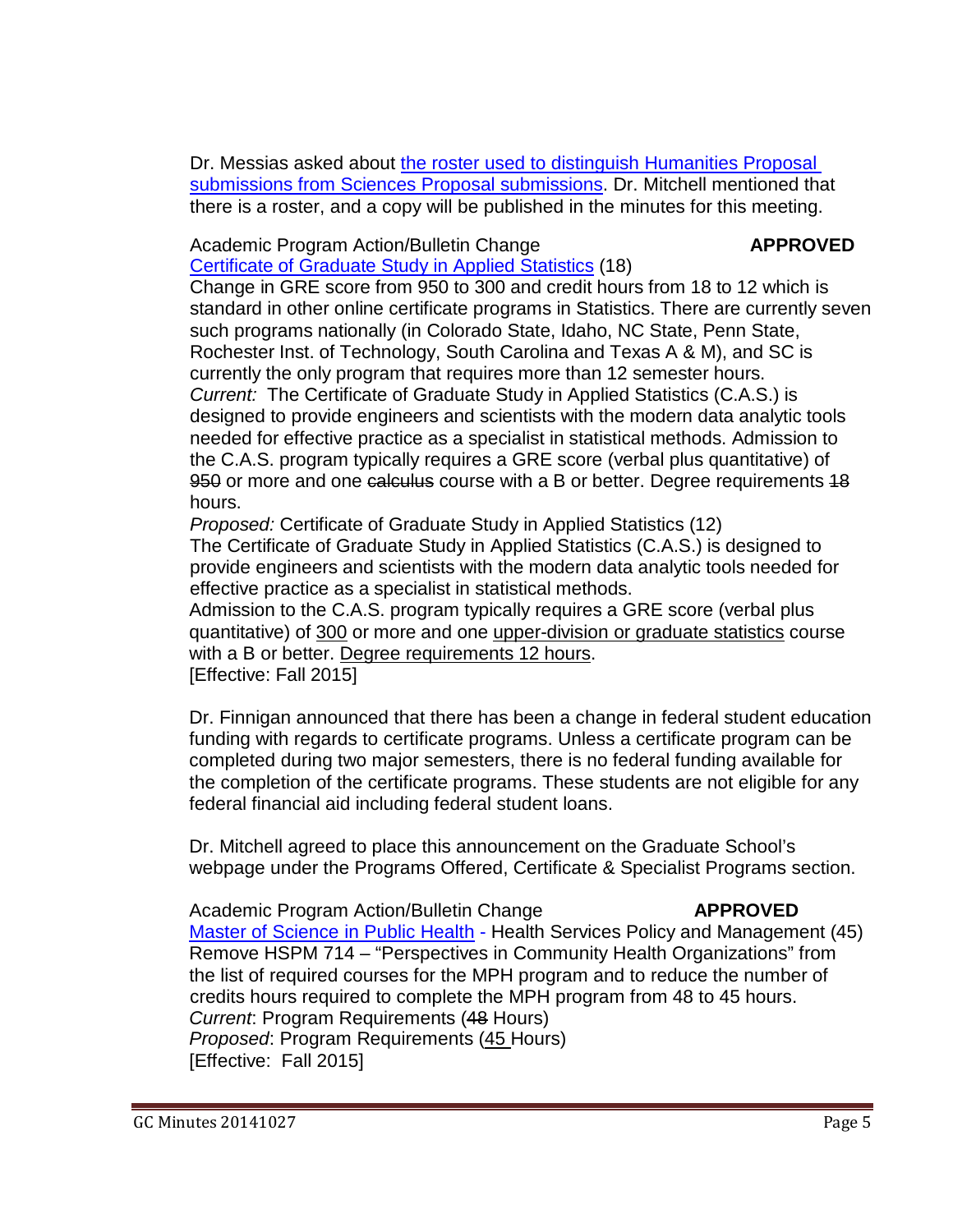Academic Program Action/Bulletin Change **PENDING** Doctor of Philosophy in [Public Health](http://gradschool.sc.edu/facstaff/gradcouncil/2014/Doctor%20of%20Public%20Health%20HSPM%20APA_Redacted1.pdf) - Health Services Policy and Management (55) Changes to the PhD requirements and curriculum:

*Current:* Admission criteria for the Doctor of Philosophy program include: Applicants should have a master's degree in health administration, business administration, public health, or public administration. Exceptions will be considered by petition to the faculty. Previous graduate level course work should include health care finance, statistics, organizational behavior, health economics, and epidemiology. Students lacking one or more of these will be required to make up the deficiency. Courses taken to make up deficiencies do not count toward the PhD program.

A grade point average of at least 3.00 (on a 4.00 scale) is required on previous graduate course work.

Degree requirements (61 Post Masters hours)

*Proposed:* Admission criteria for the Doctor of Philosophy program include: Applicants must have a master's degree in health administration, business administration, public health, or public administration. Exceptions will be considered by petition to the faculty; a student without a prior master's degree will be required to complete a minimum of 60 graduate credit hours to graduate.

A grade point average of at least 3.00 (on a 4.00 scale) is required on previous graduate course work.

Degree requirements (55 Post Masters hours) [Effective: Fall 2015]

Academic Program Action/Bulletin Change

### Master of [Science in Exercise](http://gradschool.sc.edu/facstaff/gradcouncil/2014/Master%20of%20EXSC%20APA_Redacted1.pdf) Science **APPROVED**

MS students are required to take BIOS 700, Introduction to Biostatistics, to satisfy the statistical methods course requirement for the MS degree. In order to comply with new accrediting requirements for the Council on Education for Public Health (CEPH), required courses for the curriculum will be changed. Now all students are required to take EPID 700, Introduction to Epidemiology or EPID 701, Concepts and Methods of Epidemiology, and PUBH 700, Perspectives in Public Health, in order to satisfy core credit hours in Public Health. *Current*:

Degree Requirements:

EXSC 700 - Physical Activity and Health: Epidemiology, Research and Practice PHYT 809 - Neuromuscular Assessment and Treatment I

EPID 700 - Introduction of Epidemiology

*Proposed:*

BIOS 700 – Introduction to Biostatistics

EPID 700 – Introduction to Epidemiology or EPID 701 – Concepts and Methods of Epidemiology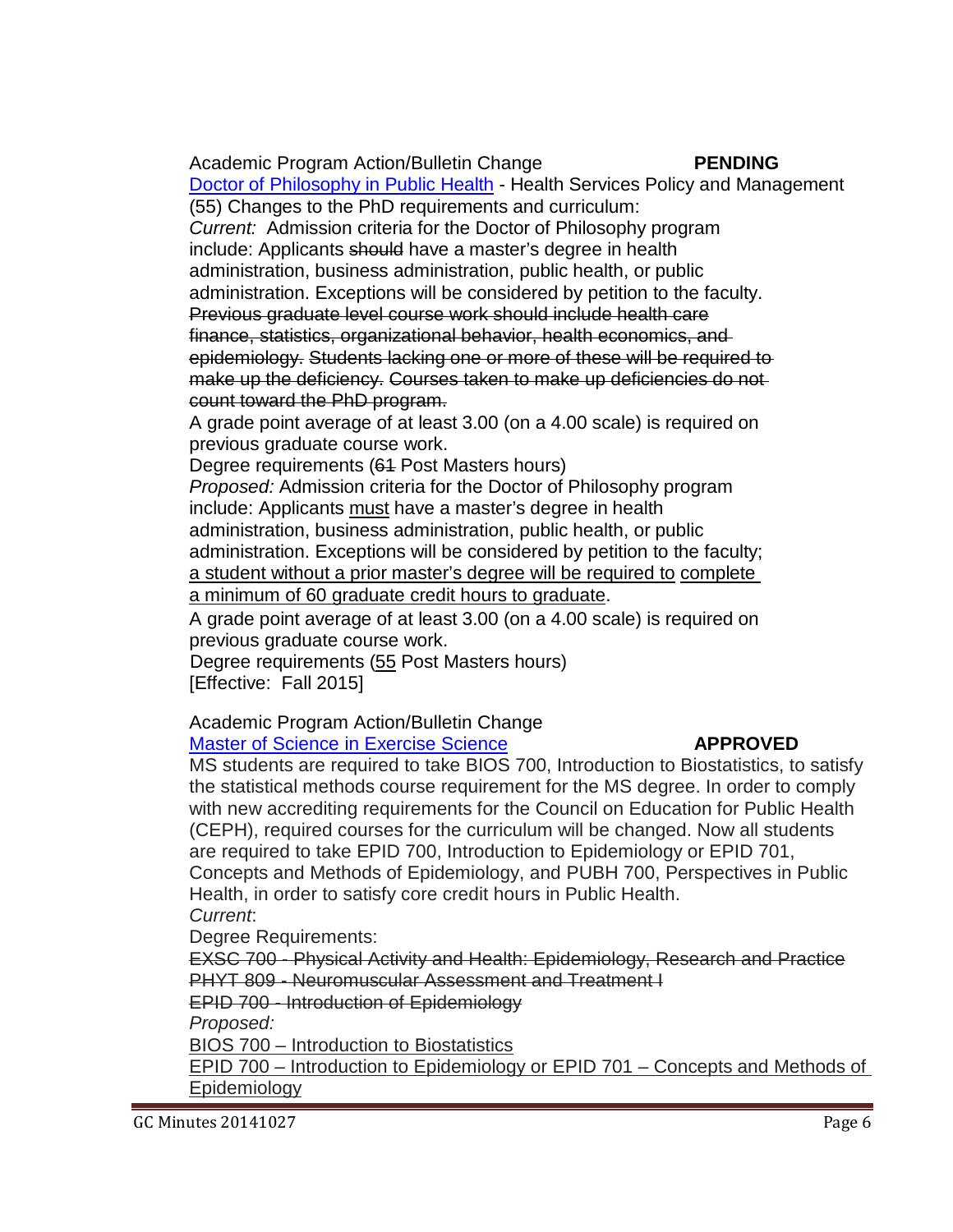EXSC 799 - Thesis (6 hours or EXSC 798 Project (3 hours) PUBH 700 - Perspectives in Public Health EXSC 700 – Physical Activity and Health: Epidemiology, Research and Practice [Effective: Fall 2015]

Academic Program Action/Bulletin Change Doctor of [Philosophy in Exercise](http://gradschool.sc.edu/facstaff/gradcouncil/2014/Doctor%20of%20EXSC%20APA_Redacted1.pdf) Science (60) **APPROVED**

To comply with new accrediting requirements for the Council on Education for Public Health (CEPH), we are making the following curriculum change. Students were required to take PUBH 700, Perspectives in Public Health in order to satisfy their 3 credit hours of School of Public Health Core. Now all students are required to take EPID 700, Introduction to Epidemiology or EPID 701, Concepts and Methods of Epidemiology, in order to satisfy credit hours of School of Public Health Core.

*Current:* 1. Applied physiology, 2. Health aspects of physical activity, 3. Rehabilitation Sciences

*Proposed:* 1. Applied Physiology, 2. Health Aspects of Physical Activity, 3. Rehabilitation Sciences

Students are required to have a grounding in Public Health consisting of PUBH 700 and EPID 700/701. [Effective: Fall 2015]

Academic Program Action/Bulletin Change

Master of Science in Public Health – [Epidemiology](http://gradschool.sc.edu/facstaff/gradcouncil/2014/Master%20of%20Science%20in%20Public%20Health-Epi%20APA_Redacted.pdf) (43) **APPROVED**

In order to comply with new accrediting requirements for the Council on Education for Public Health (CEPH), the following curriculum change is being made. All students are required to take PUBH 700, Perspectives in Public Health in order to satisfy the credit hour requirement for the School of Public Health Core.

*Current:*

Choose ONE of the following:

ENHS 660 – Concepts of Environmental Health Sciences (3)

HSPM 700 – Approaches and Concepts for Health

Administration (3) HPEB 700 – Concepts and Methods in Health

Promotions (3) *Proposed:*

PUBH 700 – Perspectives in Public Health [Effective: Fall 2015]

Academic Program Action/Bulletin Change **APPROVED** Doctor of Philosophy – [Epidemiology](http://gradschool.sc.edu/facstaff/gradcouncil/2014/Doctor%20of%20Philosophy%20-%20Epidemiology%20APA%20_Redacted.pdf) (54)

In order to comply with new accrediting requirements for the Council on Education for Public Health (CEPH), the following curriculum changes are being made. All students are required to take PUBH 700, Perspectives in Public Health. The number of electives will decrease from 9 to 6 hours, and the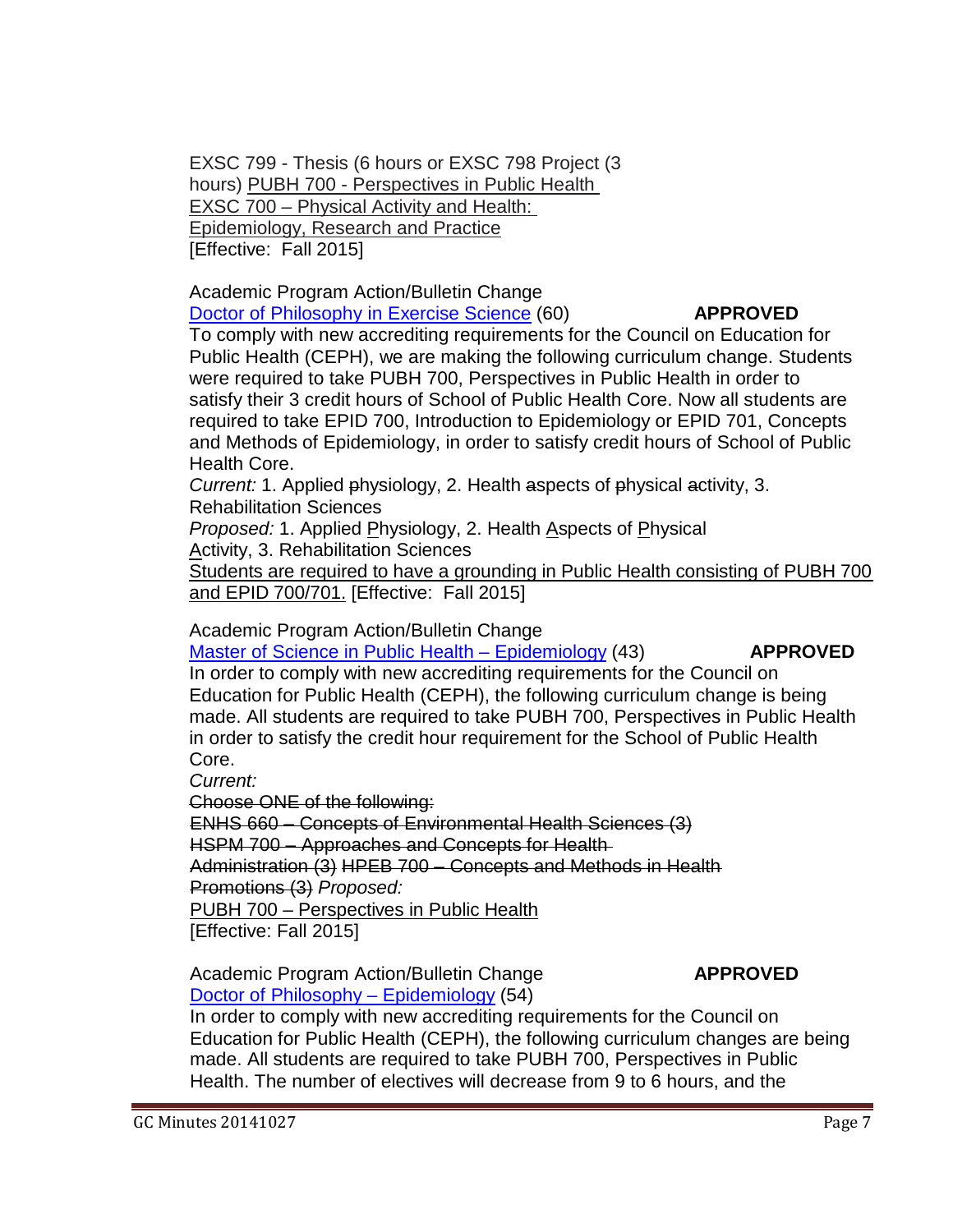requirement to take PUBH 700 may be waived with Graduate Director approval, if student took a similar course in the master's program. Student will be required to take an elective to replace this course.

*Current:*

Degree Requirements –

EPID 801 – Epidemiologic Methods III (3) Epidemiology courses – 9 hours Electives 9 hours

*Proposed:*

As a minimum, applicants must master the content and skills taught in the following basic courses; EPID 701, EPID 741, BIOS 701, BIOS 710 and BIOS 757. To determine whether these courses need to be taken, all Epidemiology doctoral students are required to take a placement test. Results from this placement test will determine the proper course required in the first year of the PhD program; these course requirements are in addition to the required hours for the PhD degree:

Degree requirements -

PUBH 700 – Perspectives in Public Health (3)

EPID 800 – Epidemiologic Methods II (3)

EPID 801 – Advanced Analytic Methods in Epidemiology (3)

EPID 802 – Epidemiologic Methods III (3)

EPID 845 – Doctoral Seminar (1 credit per semester for 3 semesters)

EPID 890 Independent Study (3) (Teaching Practicum)

EPID 890 Independent Study (3) (Consulting Practicum)

Epidemiology courses  $-6$  hours

Biostatistics courses – 9 hours

Electives 6 hours EPID 899 – Dissertation Preparation (12)

[Effective: Fall 2015]

Academic Program Action/Bulletin Change

Master of Science in [Public Health](http://gradschool.sc.edu/facstaff/gradcouncil/2014/Master%20of%20Science%20BIOS%20APA_Redacted1.pdf) – Biostatistics (44) **APPROVED**

In order to comply with new accrediting requirements for the Council on Education for Public Health (CEPH), the following curriculum change is being made. All students are required to take PUBH 700, Perspectives in Public Health in order to satisfy the credit hour requirement for the School of Public Health core. *Current:*

Choose ONE of the following:

ENHS 660 – Concepts of Environmental Health Sciences (3) HSPM 700 – Approaches and Concepts for Health Administration (3) HPEB 700 – Concepts and Methods in Health Promotions (3) *Proposed:* PUBH 700 – Perspectives in Public Health

[Effective: Fall 2015]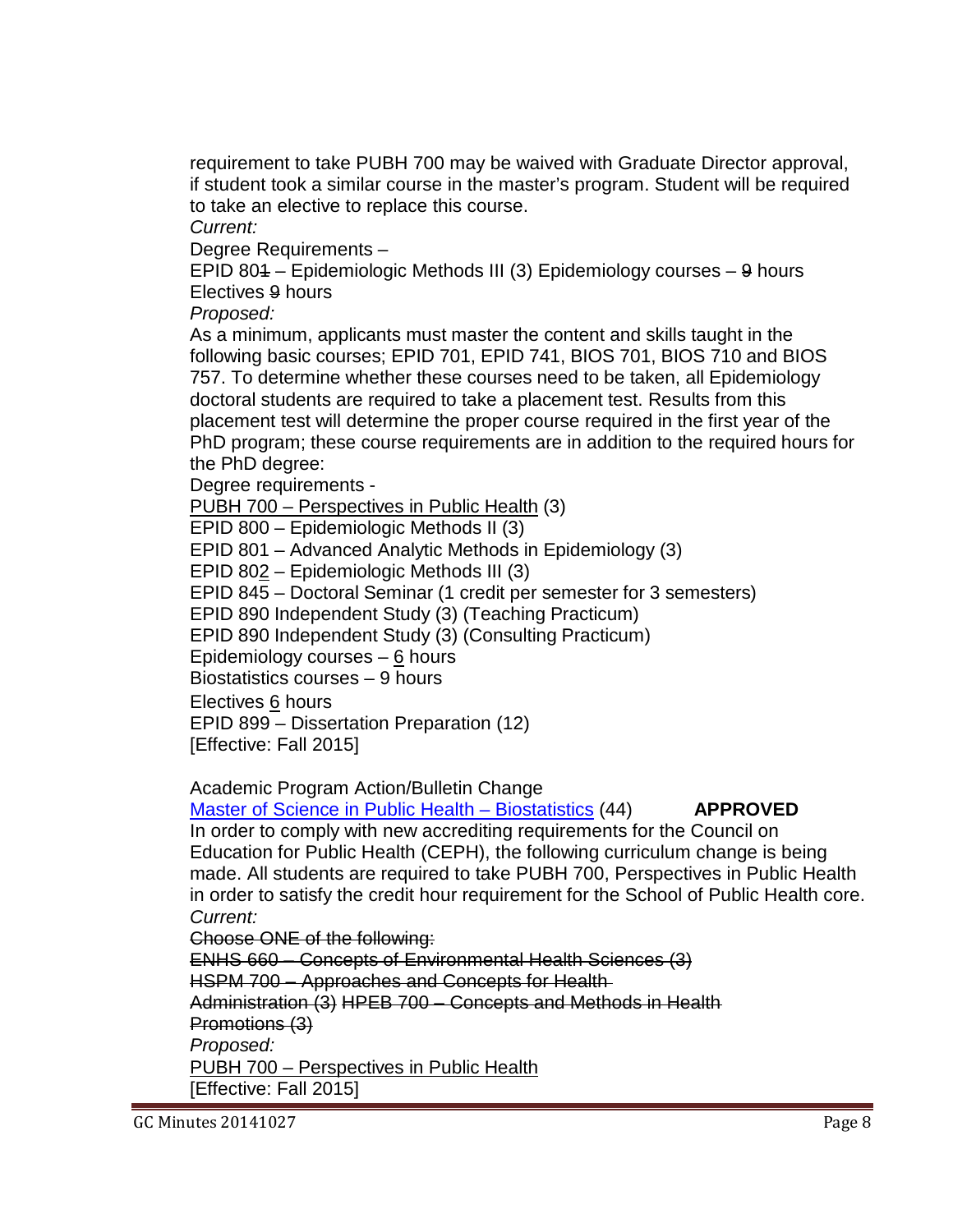Academic Program Action/Bulletin Change Doctor of Philosophy – [Biostatistics](http://gradschool.sc.edu/facstaff/gradcouncil/2014/Doctor%20of%20Philosophy%20-%20Biostatistics%20APA_Redacted1_Redacted.pdf) (51) **APPROVED** 

In order to comply with new accrediting requirements for the Council on Education for Public Health (CEPH), the following curriculum changes are being made. All students are required to take PUBH 700, Perspectives in Public Health. The number of "other courses from Biostatistics or Statistics" will decrease from 6 to 3 hours, and the requirement to take PUBH 700 may be waived with Graduate Director approval, if student took a similar course in the master's program. Student will be required to take an additional Biostatistics/Statistics course to replace the waived course.

*Current:*

Courses in Statistics (9 hours) – STAT 712 – Mathematical Statistics I STAT 713 – Mathematical Statistics II STAT 714 – Linear Statistical Models STAT 715 – Nonlinear Statistical Models

Courses in Biostatistics and Statistics (6 hours) Electives (3 hours) Dissertation (12 hours)

BIOS 899 – Dissertation Preparation

*Proposed:*

Degree Requirements for the PhD in Biostatistics (51 Post Masters

Hours) PUBH 700 – Perspectives in Public Health (3)

800 Level Biostatistics

Courses (9) Courses in

Statistics (12)

STAT 712 – Mathematical

Statistics I STAT 713 –

Mathematical Statistics II

STAT 714 – Linear Statistical Models

STAT 715 – Nonlinear Statistical Models

Courses in Biostatistics and Statistics (3

hours) Electives (3 hours)

Dissertation (12 hours)

BIOS 899 – Dissertation Preparation [Effective: Fall 2015]

Course Change Proposal **APPROVED** PHYT 763 Modalities: Therapy and [Application](http://gradschool.sc.edu/facstaff/gradcouncil/2014/PHYT%20763%20CCP_Redacted1.pdf) (4) Decrease credit hours. *Current:* Credit Hours (4) Study of the physiological effects of selected treatment modalities commonly used in clinical physical therapy practice. [Prerequisites: Restricted to physical therapy students.] *Proposed:* Credit Hours (3)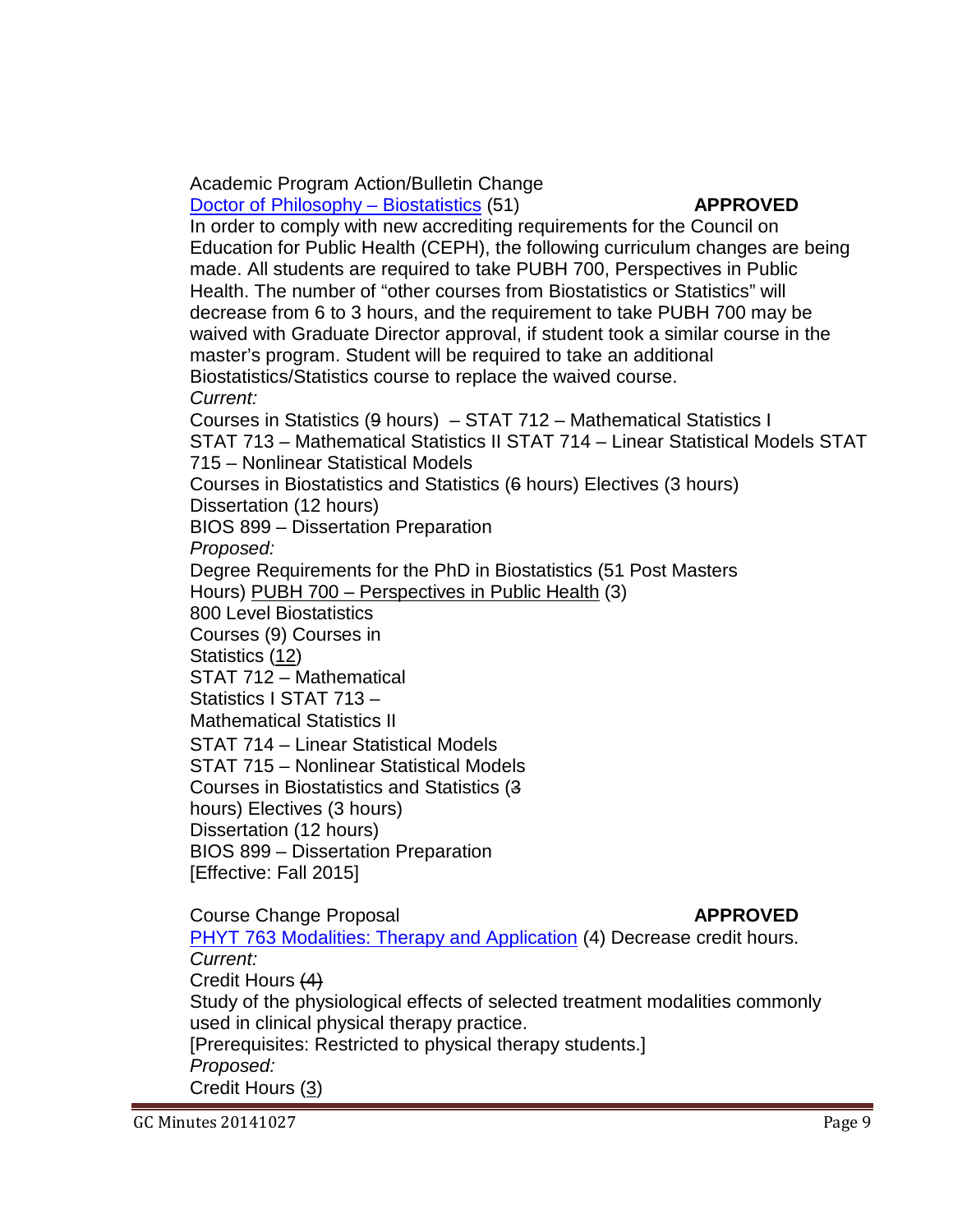Study of the physiological effects of selected treatment modalities commonly used in clinical physical therapy practice.[Prerequisites: Restricted to physical therapy students.] [Effective: Fall 2015]

### Course Change Proposal **APPROVED**

PHYT 850 Clinical [Experience](http://gradschool.sc.edu/facstaff/gradcouncil/2014/PHYT%20850%20CCP_Redacted1.pdf) in Physical Therapy I (3) Increase credit hours. *Current:* Credit Hours (3)

A 192-hour clinical education experience to develop physical therapy management skills of orthopedic patients.

*Proposed:* Credit Hours (4)

A 320 hour clinical education experience to develop physical therapy management skills of orthopedic patients. [Effective: Fall 2015]

Course Change Proposal

EPID 765 Reproductive [Epidemiology](http://gradschool.sc.edu/facstaff/gradcouncil/2014/EPID%20765%20CCP_Redacted2.pdf) (3) **APPROVED**

*Current*: Epidemiology of major reproductive outcomes in humans with emphasis on pathophysiology, risk factors, analytic methods of investigation and surveillance/monitoring of reproductive events.

[Prerequisites: HGEN 725, EPID 741]

*Proposed*: Epidemiology of major reproductive outcomes in humans with emphasis on pathophysiology, risk factors, analytic methods of investigation and surveillance/monitoring of reproductive events.

[Prerequisites: EPID 700/701 or BIOS 700/701, or permission of instructor] [Effective: Fall 2015]

New Course Proposal **APPROVED**

HSPM 777 [Healthcare](http://gradschool.sc.edu/facstaff/gradcouncil/2014/HSPM%20777%20NCP_Redacted1.pdf) Policy and Principles of Health Insurance (3)

Demand, supply, employment-based coverage, government-sponsored programs and managed care.

[Effective: Summer 2015]

**Course Change Proposal <b>APPROVED** 

HSPM 712 Health [Economics](http://gradschool.sc.edu/facstaff/gradcouncil/2014/HSPM%20712%20CCP%20_Redacted1.pdf) Cross-listed w/ECON 784 (3)

*Current*: A critical introduction of the application of economic analysis to problems in the health care field. Related scientific literature.

[Cross-listed with ECON 784]

[Prerequisite: Consent of Instructor]

*Proposed*: A critical introduction of the application of economic analysis to problems in the health care field. Related scientific literature. [Cross-listed with ECON 784]

[Effective: Fall 2015]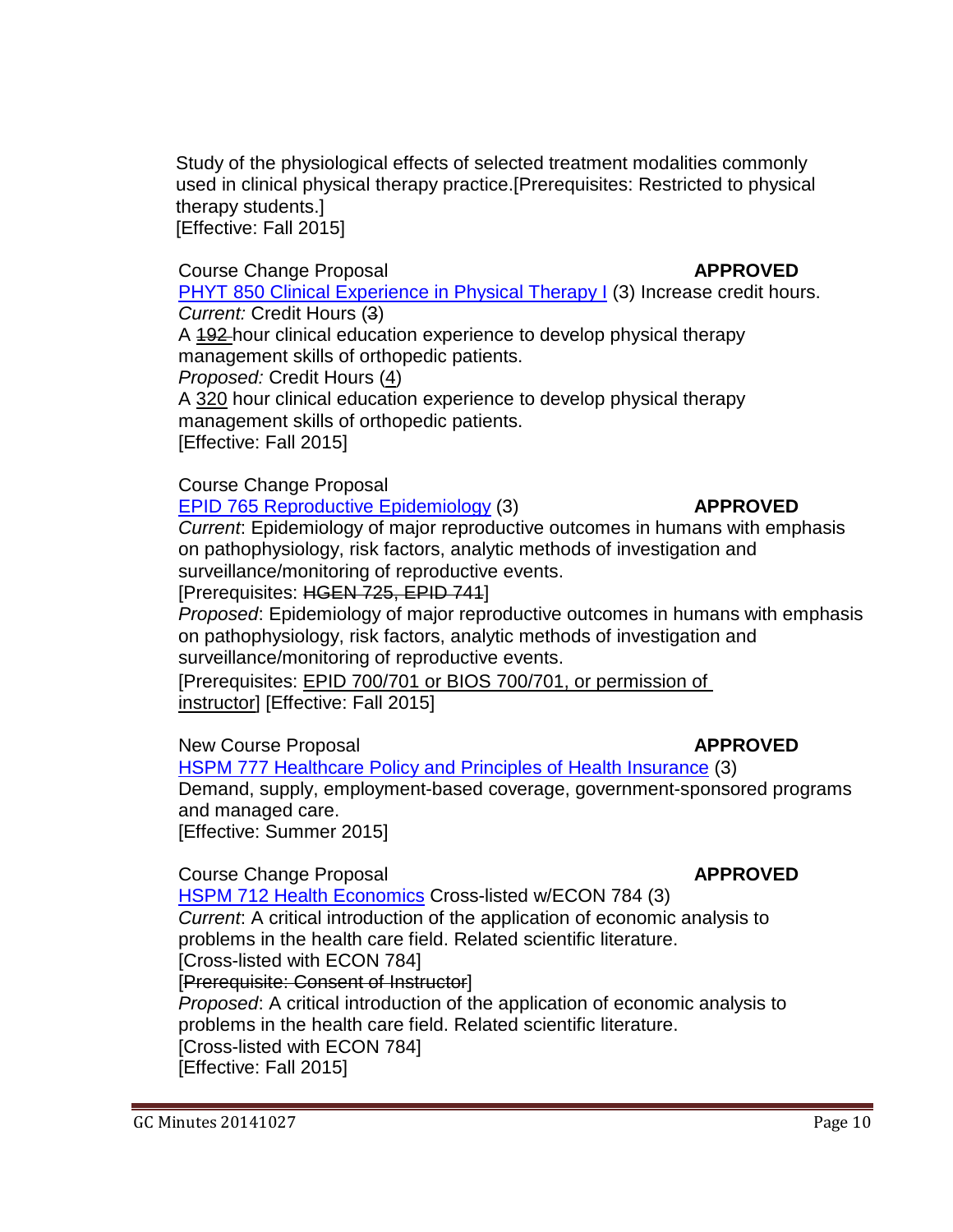### Course Change Proposal

### HSPM 713 Information Systems in Health [Administration](http://gradschool.sc.edu/facstaff/gradcouncil/2014/HSPM%20713%20CCP_Redacted1.pdf) (3) **APPROVED** *Current*: The Role and development of information system in administration of health programs.

*Proposed*: Understanding and optimizing the use of health information systems and allied technologies including electronic medical records to improve healthcare organizations performance in the areas of care delivery, operations management, quality, safety, and accessibility of healthcare services. [Effective: Fall 2015]

**Course Change Proposal <b>APPROVED** 

### HSPM 714 Perspectives in Community Health [Organizations](http://gradschool.sc.edu/facstaff/gradcouncil/2014/HSPM%20714%20CCP_Redacted1.pdf) (3)

*Current*: Origins/functions of public health and the US healthcare system; special attention of public health perspectives, social/behavioral determinants of health and environmental health issues.

[Prerequisites: HSPM 700 or consent of Instructor]

*Proposed*: Origins/functions of public health and the US healthcare system; special attention of public health perspectives, social/behavioral determinants of health and environmental health issues.

[Prerequisites: Permission of Department] [Effective: Fall 2015]

### **Course Change Proposal <b>APPROVED**

### HSPM 718 Health [Planning](http://gradschool.sc.edu/facstaff/gradcouncil/2014/HSPM%20718%20CCP_Redacted1.pdf) (3)

*Current*: Strategy and tactics of state, regional, institutional health services planning. Special attention to the role of marketing. [Prerequisites: HSPM 775 or BIOS 700] *Proposed*: Current: Strategy and tactics of state, regional, institutional health services planning. Special attention to the role of marketing. [Prerequisites: HSPM 733 or equivalent] [Effective: Fall 2015]

### Course Change Proposal **APPROVED**

### HSPM 720 Health Services [Research](http://gradschool.sc.edu/facstaff/gradcouncil/2014/HSPM%20720%20ccp_Redacted1.pdf) Methods (3)

*Current*: The solution of management problems in healthcare settings. *Proposed*: Econometric methods for making proper statistical inferences using estimates for observational data. [Effective: Fall 2015]

### Course Change Proposal **APPROVED** [HSPM](http://gradschool.sc.edu/facstaff/gradcouncil/2014/HSPM%20724%20CCP_Redacted1.pdf) 724 Health Law (3)

*Current*: Legal Basis for health activities: enforcement of regulations. [Prerequisites: Permission of instructor] *Proposed*: Legal basis for health care; health care provider laws, regulations, antitrust and organizational governance.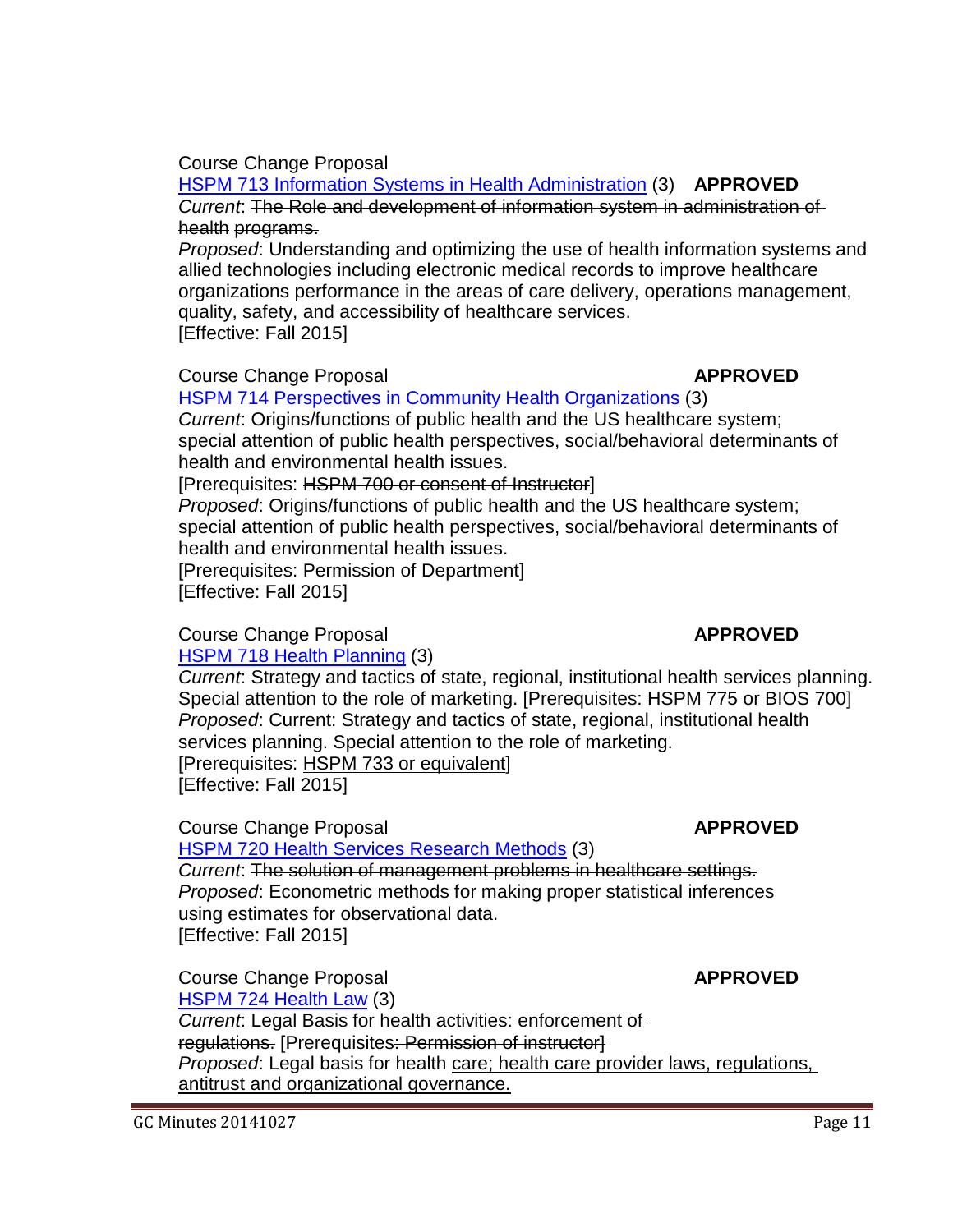[Effective: Fall 2015]

# Course Change Proposal

HSPM 731 Health Care [Finance](http://gradschool.sc.edu/facstaff/gradcouncil/2014/HSPM%20731%20CCP_Redacted1.pdf) I (3) **APPROVED** *Current*: Provides working knowledge of financial management techniques

for managers in the health care sector. [Prerequisites: Permission of instructor]

*Proposed*: Provides working knowledge of financial management techniques for managers in the health care sector.

[Prerequisites: HSPM 733]

[Effective: Fall 2015]

Course Change Proposal

### HSPM 732 Health Care [Finance](http://gradschool.sc.edu/facstaff/gradcouncil/2014/HSPM%20732%20CCP_Redacted1pdf.pdf) II (3) **APPROVED**

*Current*: Provides knowledge base and decision making tools for financial management in health care organizations using financial management tools and principles.

### [Prerequisites: HSPM 731, Permission of department]

*Proposed*: Provides knowledge base and decision making tools for financial management in health care organizations using financial management tools and principles.

[Prerequisites: HSPM 731] [Effective: Fall 2015]

### Course Change Proposal

### HSPM 733 Health Care [Management](http://gradschool.sc.edu/facstaff/gradcouncil/2014/HSPM%20733%20CCP_Redacted1.pdf) Accounting (3) **APPROVED**

*Current*: Financial accounting and internal accounting for management decision-making, including cost determination, cost control, performance evaluation and financial planning.

[Prerequisites: Special Permission: Department]

*Proposed*: Financial accounting and internal accounting for management decision-making, including cost determination, cost control, performance evaluation and financial planning.

[Prerequisites: Undergraduate course in accounting or competency in accounting through personal study of an undergraduate accounting text.] [Effective: Fall 2015]

**Course Change Proposal <b>PENDING** 

HSPM 765 Leadership in Health Care [Organizations](http://gradschool.sc.edu/facstaff/gradcouncil/2014/HSPM%20765%20CCP_Redacted1.pdf) (1) *Current*: Seminar on theory of and practice of leadership as a manager in the health care industry. NOTE: Pass-Fail grading

[Prerequisites: Completion of first year MHA course requirements]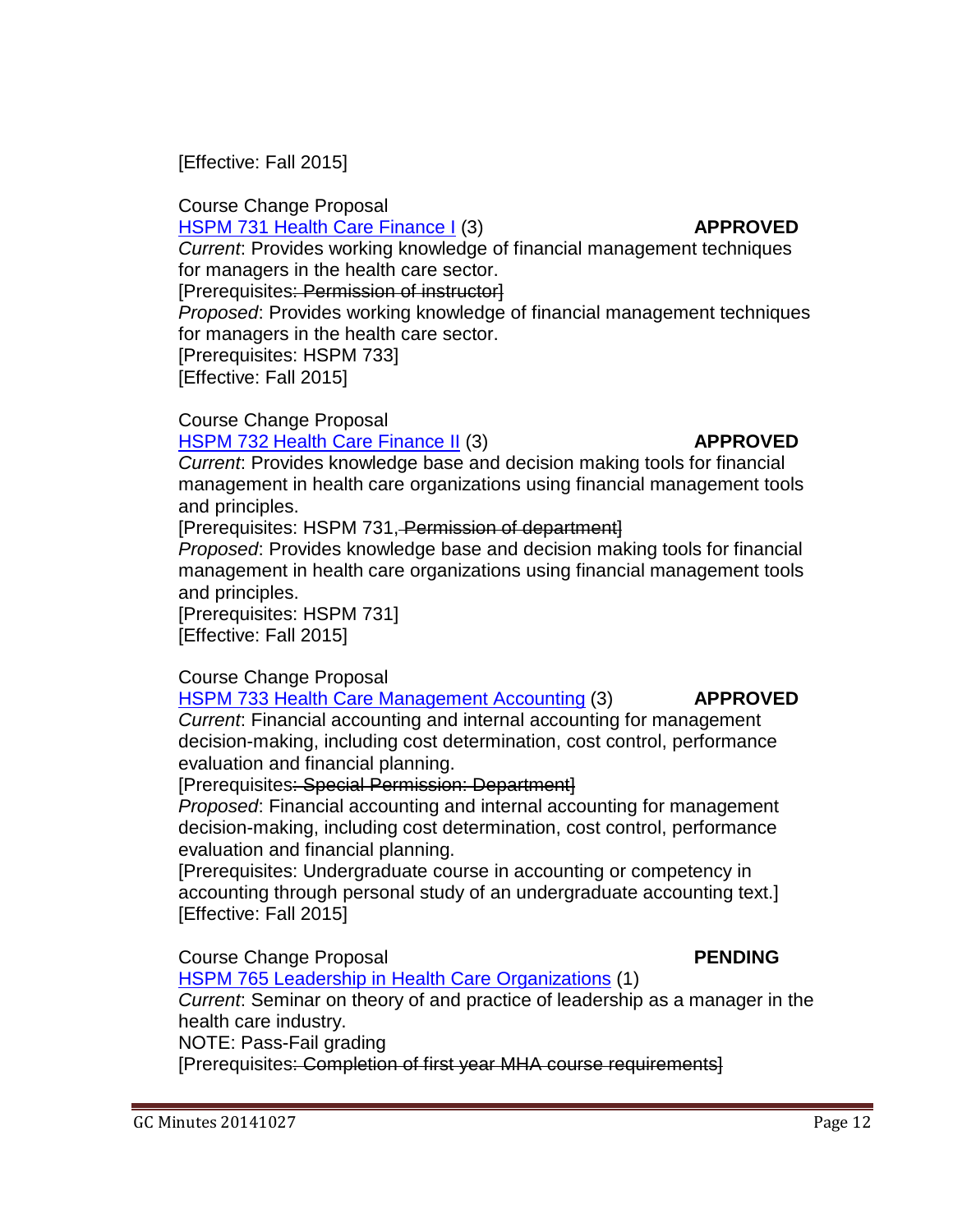*Proposed*: Seminar on theory of and practice of leadership as a manager in the health care industry. NOTE: Pass-Fail grading [Prerequisites: Permission of Department] [Effective: Fall 2015]

### Course Change Proposal

HSPM 766 Health Services [Administration](http://gradschool.sc.edu/facstaff/gradcouncil/2014/HSPM%20766%20ccp_Redacted1.pdf) I (3) **APPROVED**

*Current:* A consideration of hospitals as a focus for the delivery of personal health services.

[Prerequisites: permission of instructor]

*Proposed:* Human Resources Management in health care and allied topics. [Prerequisites: HSPM 769 or permission of instructor] [Effective: Fall 2015]

Course Change Proposal

HSPM 768 Health Services [Administration](http://gradschool.sc.edu/facstaff/gradcouncil/2014/HSPM%20768%20CCP_Redacted1.pdf) II (3) **APPROVED** *Current:* Analysis of current and prospective issues in health administration. Includes student exploration of unsolved problems and opportunities in the field of health administration.

*Proposed:* Operations management in health care, supply chain management and logistics processes, health services process improvement. [Prerequisites: HSPM 716]

[Effective: Fall 2015]

**Course Change Proposal <b>APPROVED** 

HSPM 770 Decision Making for Health Care [Executives](http://gradschool.sc.edu/facstaff/gradcouncil/2014/HSPM%20770%20CCP_Redacted1.pdf) (3)

*Current:* Case study format where students identify problems, evaluate alternatives and make decisions using heath care leaders in the community to prepare cases. Integration of principles learned in other health care theory and management courses.

*Proposed:* Case study format where students identify problems, evaluate alternatives and make decisions using heath care leaders in the community to prepare cases. Integration of principles learned in other health care theory and management courses.

[Prerequisites: HSPM 732, 718 and 769] [Effective: Fall 2015]

**Course Change Proposal <b>APPROVED** 

HSPM 774 Quality [Management](http://gradschool.sc.edu/facstaff/gradcouncil/2014/HSPM%20774%20CCP_Redacted1.pdf) in Health Care (3)

*Current:* Systems approach to quality management focusing on Six Sigma and Lean methods that can be directly applied in a health are setting. Group projects in local acute-care settings allow students to practice quality management skills. *NOTE:* Effective: Fall 2012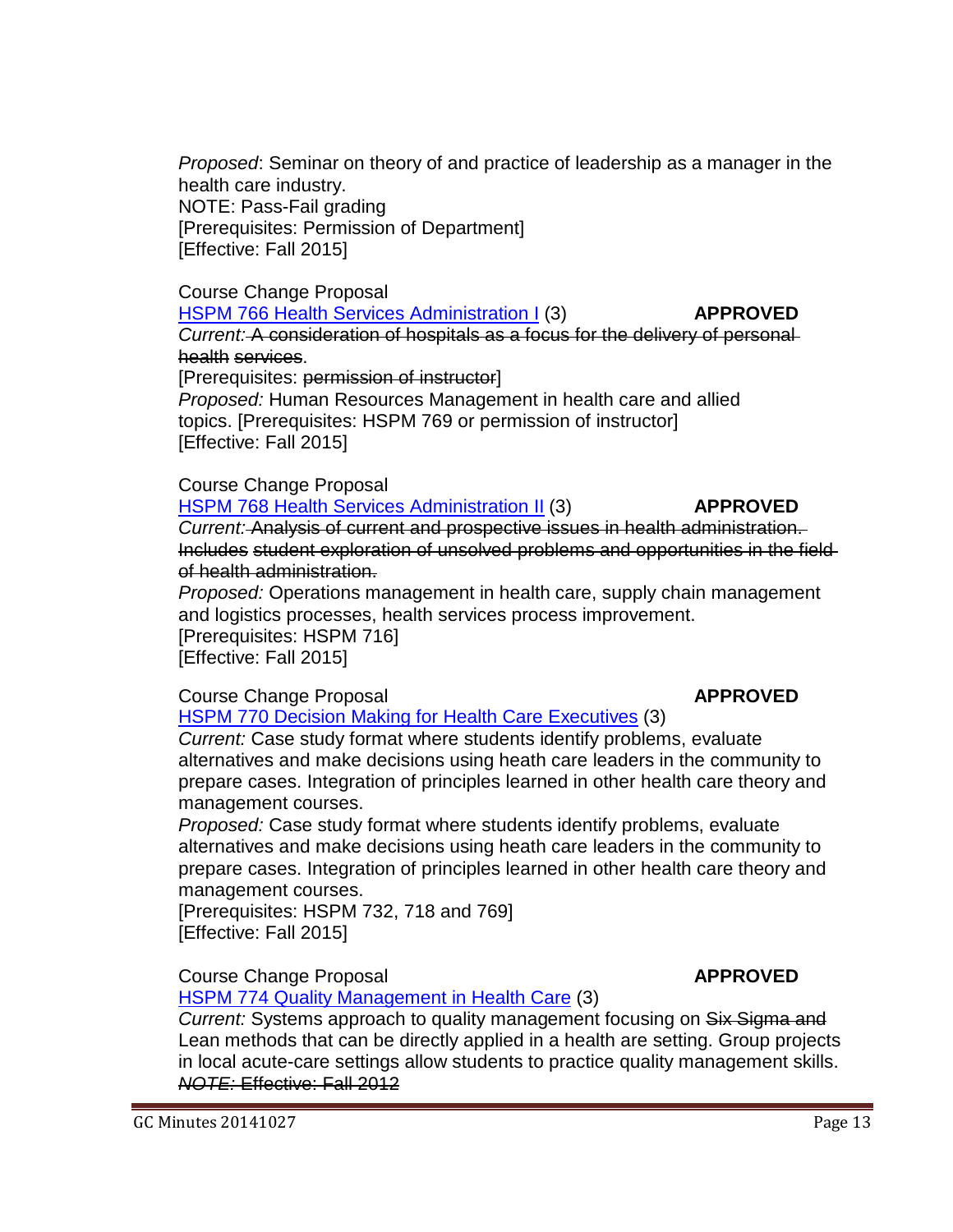*Subdiscipline:*

*Proposed:* Systems approach to quality management focusing on Lean and other quality management methods that can be directly applied in a health care setting. Group projects in local acute-care settings allow students to practice quality management skills.

[Prerequisites: HSPM 716, 731 or equivalent] [Effective: Fall 2015]

### Course Change Proposal **APPROVED**

HSPM 775 Managerial [Epidemiology](http://gradschool.sc.edu/facstaff/gradcouncil/2014/HSPM%20775%20CCP_Redacted1.pdf) and Statistics in Healthcare (3)

*Current:* Principles and tools of epidemiology and applied to decision-making in a health care environment. Knowledge and skills useful to health services managers related to statistics, population health management and assessment of medical care processes/outcomes. NOTE:

[Prerequisites: HSPM 716 Quantitative Methods]

*Proposed:* Principles and tools of epidemiology and applied to decision-making in a health care environment. Knowledge and skills useful to health services managers related to statistics, population health management and assessment of medical care processes/outcomes.

[Prerequisites: Permission of Instructor] [Effective: Fall 2015]

Bulletin Change

Doctor of Nursing Practice - [Curriculum](http://gradschool.sc.edu/facstaff/gradcouncil/2014/Doctor%20of%20Nursing%20Practice%20BCH_Redacted.pdf) **APPROVED**

Course Description Correction

*Current:* The DNP curricular plan totals 33 credit hours for students who enter with a master's degree in nursing. Students must choose either the clinical courses or the organizational leadership courses.

(Please see attached handout pp 1-3)

*Proposed:* The DNP curricular plan totals 33 credit hours for students who enter with a master's degree in nursing. Students must choose either the clinical courses or the organization leadership courses.

(Please see attached handout pp 4-6) [Effective: Fall 2015]

New Course Proposal/Distance Education Delivery **APPROVED** NURS 717 Application of Basic Statistics for Nursing Practice & Service [Management](http://gradschool.sc.edu/facstaff/gradcouncil/2014/Nursing%20717%20NCP_Redacted1.pdf) (3) Application of basic statistical principles and procedures to address common nursing practice issues and guide nursing practice and management. (To move

current statistics courses from data entry to data analysis and application to meet accreditation standards and to facilitate student market by offering online delivery.)

[Effective: Fall 2015]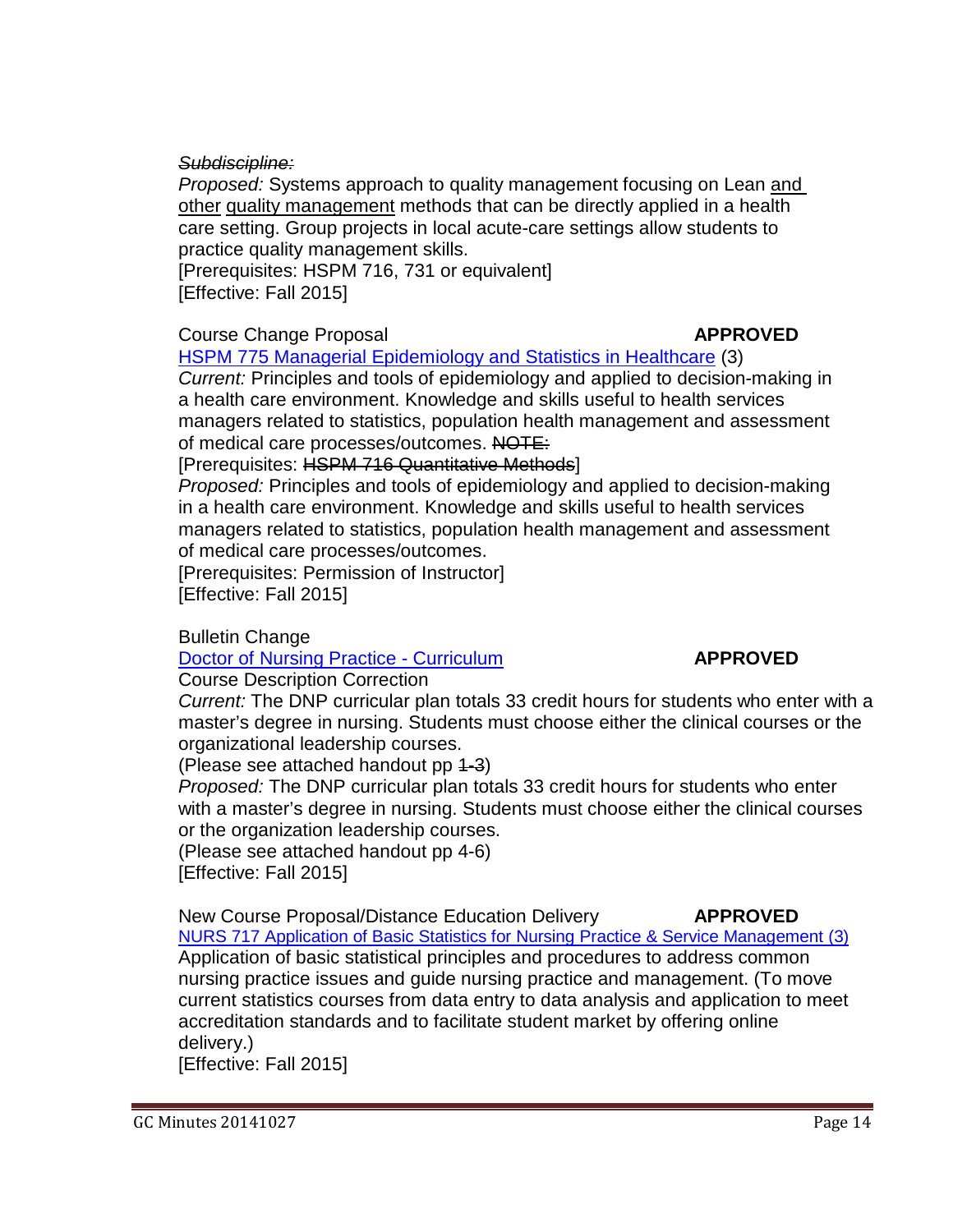NURS 796 Course Title and Credit Hour [Change](http://gradschool.sc.edu/facstaff/gradcouncil/2014/NURS%20796%20BCH_Redacted.pdf) (3-4) **APPROVED** *Current*: Advanced Practice Practicum: Acute Care Credits: (3-\$) Supervised field study in advanced practice nursing for acute ill adult and gerontological patients across the delivery continuum. Seminars on related topics.

NOTE: Enrollment Restrictions: College of Nursing Graduate Students [Prerequisites: NURS 786, 787]

*Proposed*: Advanced Practice Practicum: AGACNP Credits: (3-4) Supervised field study in advanced practice nursing for acute ill adult and gerontological patients across the delivery continuum. Seminars on related topics.

NOTE: Enrollment Restrictions: College of Nursing Graduate Students [Prerequisites: NURS 786, 787] [Effective: Fall 2015]

New Course Proposal/Distance Education Delivery **APPROVED** NURS 817 [Application](http://gradschool.sc.edu/facstaff/gradcouncil/2014/Nursing%20817%20NCP_Redacted1.pdf) of Statistics for Evidence Based Nursing Practice (3) Application of Intermediate inferential statistical techniques and procedures used to build and translate evidence based nursing practice. (To meet accreditation standards and to facilitate student market by offering online delivery.) [Prerequisites NURS 717, or one 700 level graduate statistics course] [Effective: Fall 2015]

New Course Proposal

Bulletin Change

MSCI 800 Marine Science [Seminar](http://gradschool.sc.edu/facstaff/gradcouncil/2014/MSCI%20800%20NCP_Redacted2.pdf) (0) **APPROVED**

Advanced topics in Marine Science research presented in Seminar format. [Effective: Spring 2015]

New Course Proposal **APPROVED**

ECHE 742 Adsorption [Fundamentals](http://gradschool.sc.edu/facstaff/gradcouncil/2014/ECHE%20742%20NCP_Redacted2.pdf) and Processes (3)

Advanced principles of adsorption and adsorption processes including adsorbents, thermodynamics, kinetics, fixed bed adsorption and cyclic adsorption processes. [Effective: Fall 2015]

Bulletin Change **APPROVED**

Earth and [Environmental](http://gradschool.sc.edu/facstaff/gradcouncil/2014/MEERM%20BCH_Redacted.pdf) Resources Management

*Curren*t: A comprehensive assessment requires the student to synthesize and integrate knowledge acquired in course work and…completion of the comprehensive exam.

*Proposed*: All candidates for a degree in the MEERM graduate program must complete a comprehensive examination followed by a comprehensive assessment that is distinct from program course requirements. A comprehensive assessment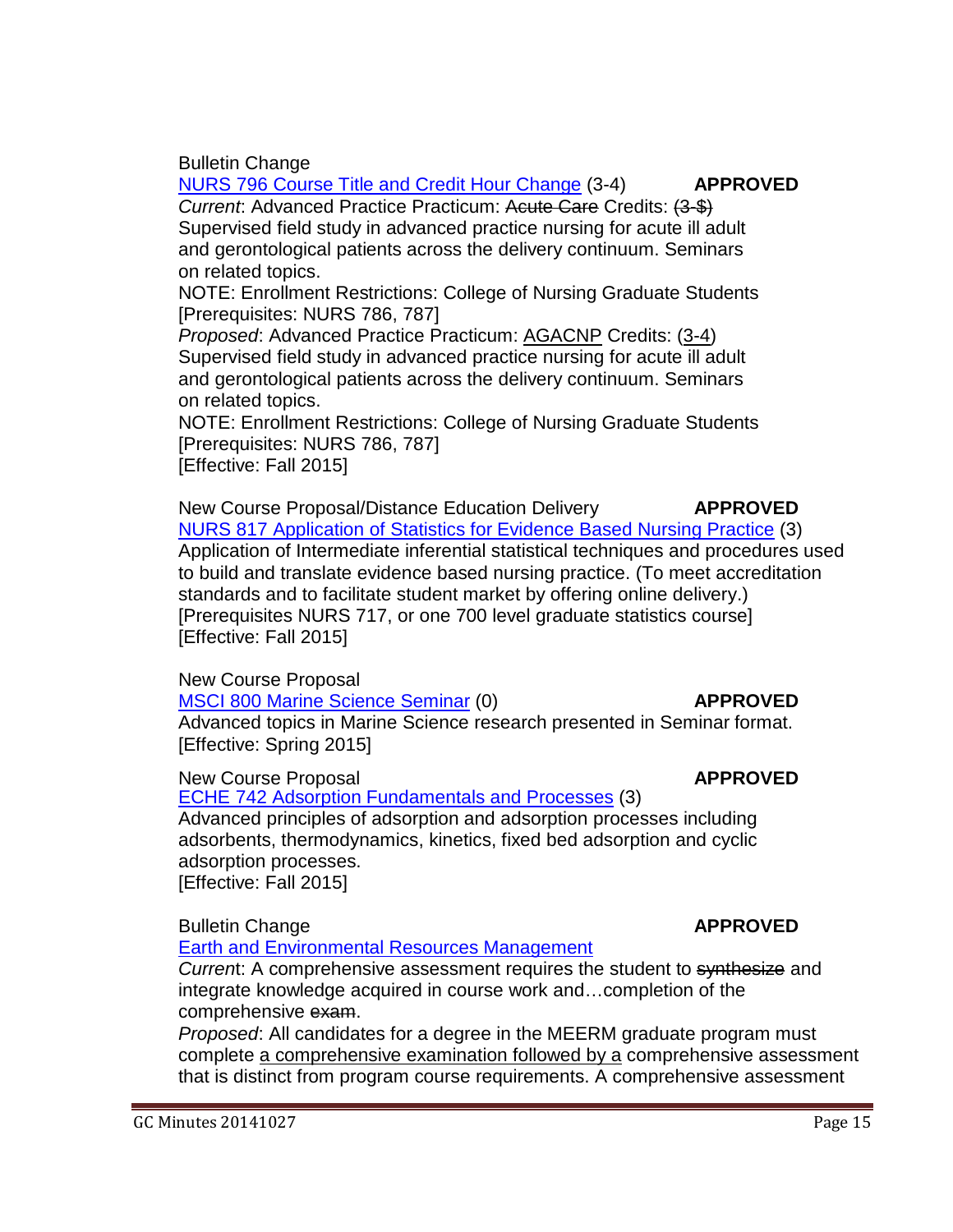requires the student to synthesize and integrate knowledge acquired in course work. Satisfactory completion of the internship seminar will be used as evidence for successful completion of the comprehensive assessment. [Effective: Fall 2015]

### Bulletin Change **Returned to Department for Update**

Electrical Engineering – [Microelectronics,](http://gradschool.sc.edu/facstaff/gradcouncil/2014/Electrical%20Engineering%20BCH%209262014_Redacted.pdf) Nanoelectronics, and Photovoltaics  *Curren*t: Microelectronics, Nanoelectronics, and Photovoltaics Currently there are seven faculty members in this research area: *Proposed*: Microelectronics, Nanoelectronics, and Photovoltaics This research group currently consists of the following faculty members: Dr. MVS Chandrashekhar, Dr. Asif Khan, Dr. Krishna Mandal, Dr. Gregory Simin, and Dr. Tangali Sudarshan. The research thrust of these faculty members includes novel wide bandgap semiconductor materials, photonic and microelectronic devices and circuits, nanoscale electronics and sensors, and photovoltaics.

Antennas, Electromagnetics, and Signal integrity:

 This research group consists of the following faculty members: Dr. Mohammad Ali, Dr. Yinchao Chen, Dr. Paul G. Huray. Dr. David Matolak, and Dr. Guoan Wang. This research group focuses on antennas and microwave circuit design, numerical electromagnetics, computer signal integrity, and mobile multi-media technology. A complete description of the current research interests of the faculty may be found in the department's Web page located at [www.ee.sc.edu.](http://www.ee.sc.edu/) [Effective: Fall 2015]

### 12. **Report of the Humanities, Social Sciences, Education, and Related Professional Programs Committee** (Matt Brown)

 Academic Program Actions/Bulletin Change **APPROVED** Graduate Certificate in [Enterprise](http://gradschool.sc.edu/facstaff/gradcouncil/2014/Certificate%20in%20Business%20ERPS%20APA%20BCH_Redacted1.pdf) Resource Planning Systems (12)

*Proposed:* The certificate is designed to complement graduate degree programs offered within the Darla Moore School of Business and/or to enhance the career opportunities of students by providing conceptual understanding and technical skills related to large scale ERP systems. Requirements for admission are the same as those Darla Moore School of Business master's program. [Effective: Fall 2015]

Course Change Proposal and Bulletin Change **APPROVED** [ACCT 737](http://gradschool.sc.edu/facstaff/gradcouncil/2014/ACCT%20737%20Systems%20II_Redacted2.pdf) Systems II (3) Title and description change. *Current*: Systems II: Design and implement of accounting systems.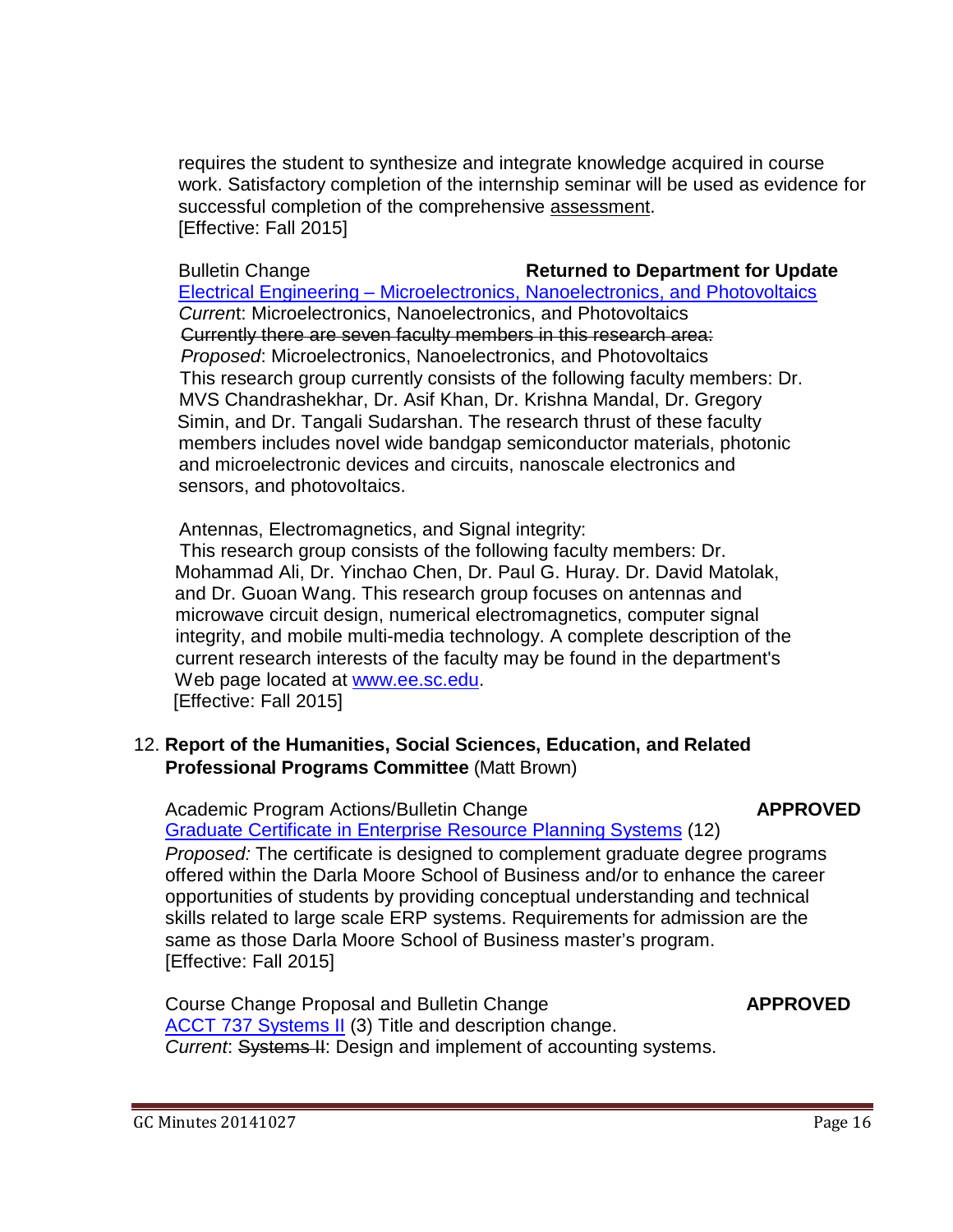*Proposed*: Accounting Information Systems from a Strategic Perspective Design and implement of accounting information systems to achieve strategic objectives. [Effective: Fall 2015]

Course Change Proposal and Bulletin Change **APPROVED** ACCT 736 Information [Technology](http://gradschool.sc.edu/facstaff/gradcouncil/2014/ACCT%20737%20Systems%20II_Redacted2.pdf) Assurance, Control and Security (3) *Current:* Governance, control and audit of information technology including the issues related to fraud and other contemporary audit topics. *Proposed:* Governance, control and audit of information technology. [Effective: Fall 2015]

**Course Change Proposal <b>APPROVED APPROVED** 

[MGSC 877](http://gradschool.sc.edu/facstaff/gradcouncil/2014/MGSC%20877%20CCP_Redacted1.pdf) Operations Analytics Change Course Number and title. Proposed: MGSC 777 - Advanced Quantitative Methods in Business [Prerequisites: DMSB 712 or MGSC 711 or equivalent] [Effective: Fall 2015]

**Course Change Proposal <b>APPROVED APPROVED** BADM 880 [Readings and](http://gradschool.sc.edu/facstaff/gradcouncil/2014/BADM%20880%20CCP_Redacted.pdf) Research (3) Change credit hours *Current*: 3 hours *Proposed*: 1-6 Variable hours [Effective: Fall 2015]

New Course Proposal **APPROVED**

[ARTH 745](http://gradschool.sc.edu/facstaff/gradcouncil/2014/ARTH%20745%20NCP%20corrected%20September%2018%202014_Redacted.pdf) Special Topics - Problem in Modern Chinese Art (3)

Selected problems in modern Chinese art. May be repeated as content varies. Intended to contribute to the reinstated MA degree. Previously, no graduate-level courses in Asian art were taught, hence no preexisting 700-level course exists for Asian art. Now that Art History has a tenure-track faculty member specializing in East Asian art, the proposed course will be a vital component of the MA program. [Effective: Fall 2015]

New Course Proposal **APPROVED** 

ARTH 746 Special Topics - [Problems in](http://gradschool.sc.edu/facstaff/gradcouncil/2014/ARTH%20746%20NCP%20Special%20Topics%20Probs%20Asian%20Art_Redacted.pdf) Asian Art (3)Selected problems in Asian art. May be repeated as content varies by title. Intended to contribute to the reinstated MA degree. Previously, no graduate-level courses in Asian art were taught, hence no preexisting 700-level course exists for Asian art. Now that Art History has a tenuretrack faculty member specializing in East Asian art, the proposed course will be a vital component of the MA program.

[Effective: Fall 2015]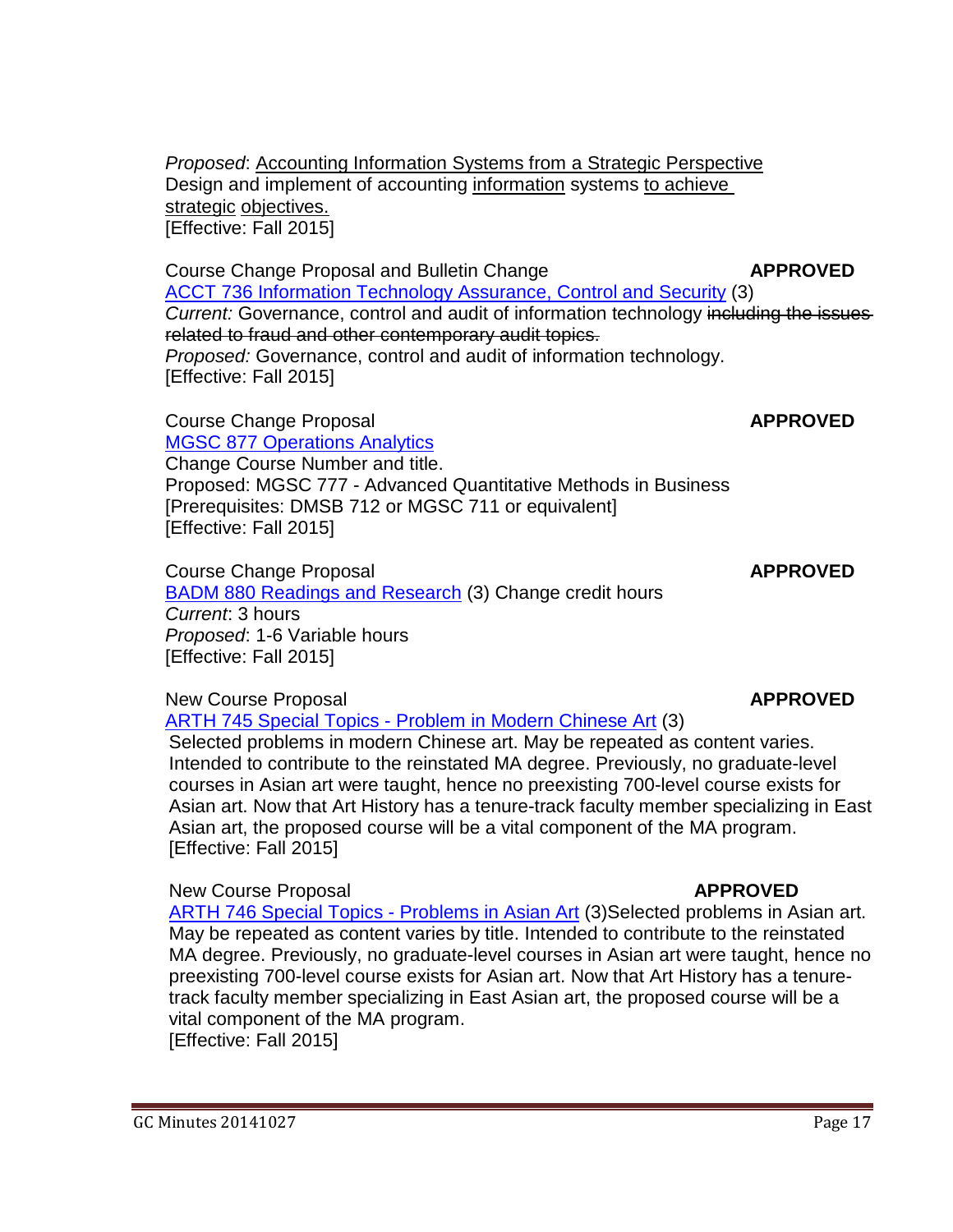### [Clinical Community](http://gradschool.sc.edu/facstaff/gradcouncil/2014/Clinical%20Community%20Psychology%20PhD%20APA_Redacted1.pdf) Psychology PhD (60) Application Deadline Change *Current*: The GRE Advanced Psychology test is required for applicants to the clinical community program and recommended but not required for applicants to the experimental and school psychology programs. Applicants also are asked

for a written statement of career goals and educational expectations. *Proposed*: The GRE Advanced Psychology test is recommended but not required for applicants to all three programs: the clinical community, experimental and school psychology programs. Applicants also are asked for a written statement of career goals and educational expectations [Effective: Fall 2015]

# Academic Program Action/Bulletin Change **APPROVED**

[Experimental](http://gradschool.sc.edu/facstaff/gradcouncil/2014/Experimental%20Psychology%20PhD%20APA_Redacted1.pdf) Psychology PhD (60) Application Deadline Change - *Current*: Graduate students are permitted to begin programs only in the Fall term. The application deadlines are as follows: clinical community and school, December 1; experimental, January 1. *Proposed*: Graduate students are permitted to begin programs only in the Fall term. The application deadline for all three programs is December 1. [Effective: Fall 2015]

# **Bulletin Change APPROVED**

# Master of Music - Reading [Proficiency](http://gradschool.sc.edu/facstaff/gradcouncil/2014/Master%20of%20Music%20Reading%20Proficiency%20revised%209-25-14.pdf) in a Foreign Language

Although proficiency in foreign language(s) has been a part of the requirements for certain Master of Music degrees, the requirement was not clearly stated in the Graduate Studies Bulletin.

*Current*: Prior to taking any graduate music study, all master's students must take the Graduate Music Diagnostic Examination, and, early in their studies, complete all deficiencies and required courses resulting from the exam.

*Proposed:* Prior to taking any graduate music study, all master's students must take the Graduate Music Diagnostic Examination, and, early in their studies, complete all deficiencies and required courses resulting from the exam. [Effective: Fall 2015]

# Bulletin Change **APPROVED**

# Certificate of Graduate Study in [Music Performance](http://gradschool.sc.edu/facstaff/gradcouncil/2014/Certificate%20of%20Graduate%20Study%20in%20Music%20Performance%20BCH_Redacted%20revised%209-25-14.pdf)

The revised language simply updates some information and creates a "requirements" section to match the information format of other graduate programs in music.

*Current*: Admission

Applicants must have earned an undergraduate degree (or the equivalent) in music performance, complete an on-campus audition (a recorded audition may be sufficient for consideration of provisional admission), and fulfill the general

### Academic Program Action/Bulletin Change **APPROVED**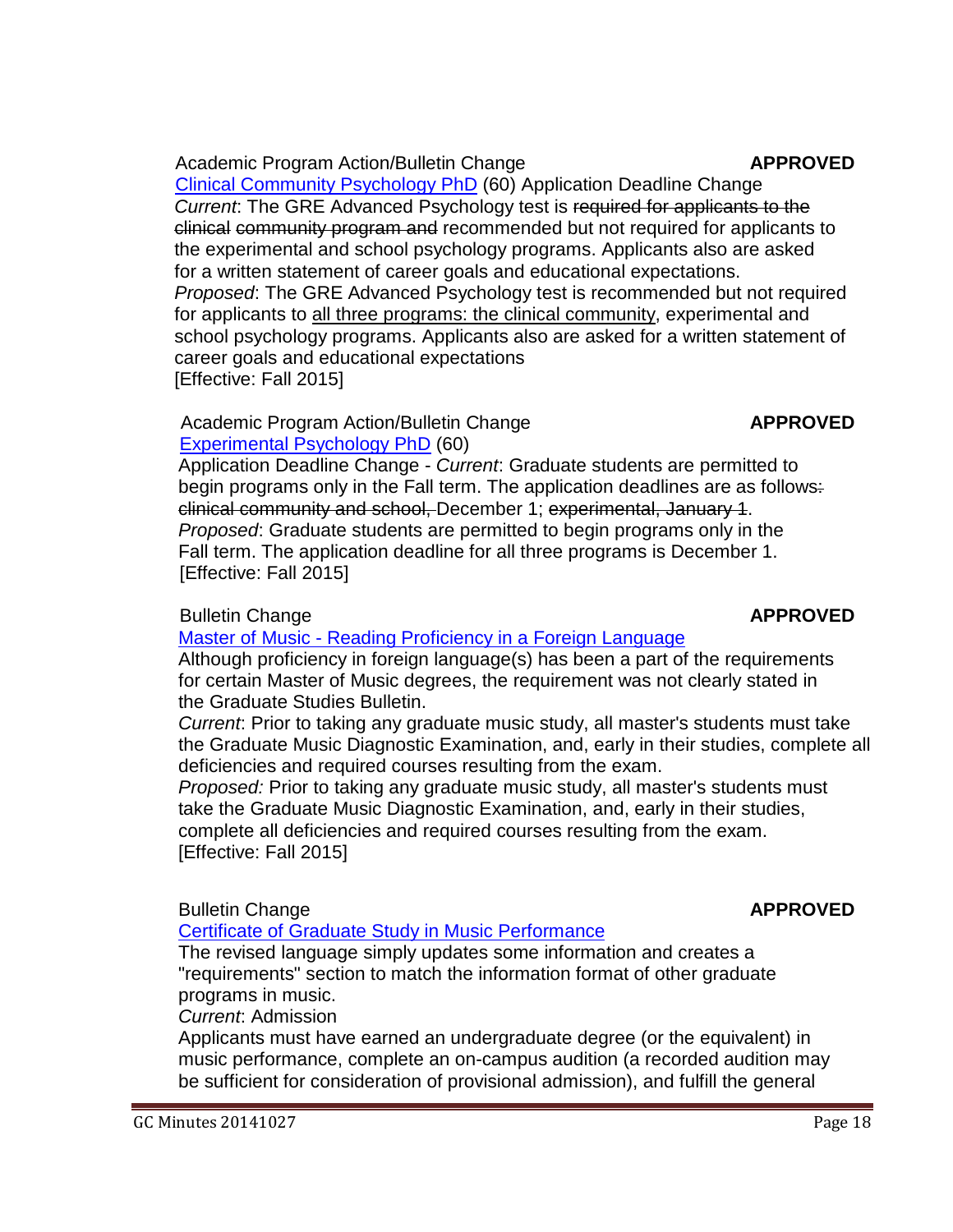requirements for admission to The Graduate School, including the submission of three recommendations preferably written on School of Music forms. *Proposed*: Admission

Applicants must have earned an undergraduate degree (or the equivalent) in music, complete an on-campus audition (a recorded audition may be sufficient for consideration of provisional admission), and fulfill the general requirements for admission to The Graduate School, including the submission of three recommendations.

[Effective: Fall 2015]

### New Course Proposal **APPROVED**

EDCE 856 Supervised Internship in [Counselor Education](http://gradschool.sc.edu/facstaff/gradcouncil/2014/EDCE%20856%20NCP_Redacted3.pdf) - Teaching (3) Teaching experience is gained in field settings relevant to student's professional goals; includes supervision of teaching and professional development.

[Prerequisites: EDCE 830] [Effective: Fall 2015]

New Course Proposal **APPROVED**

EDCE 801 Advanced [Techniques](http://gradschool.sc.edu/facstaff/gradcouncil/2014/EDCE%20801%20NCP_Redacted3.pdf) in School Counseling (3)

This course is designed to help students understand the connection between theory and practice and give them an opportunity to try out this new knowledge. This additional work in both theory and practice will help students be better prepared for their practicum and internship experiences.

[Prerequisites: EDCE 721] [Effective: Fall 2015]

### Academic Program Actions/Bulletin Change **APPROVED** Ed.S. in [Counselor](http://gradschool.sc.edu/facstaff/gradcouncil/2014/Counselor%20Ed%20EdS%20APA_Redacted1.pdf) Education

*Current:* Core Courses (30 Hours)

- EDCE 510 Introduction to Counseling
- EDCE 600 Communications Skills in
- EDCE 700 Cross-Cultural Counseling
- EDCE 702 Counselor as Consultant
- EDCE 706 Assessment in Counseling
- EDCE 707 Career Development
- EDCE 710 Professional, Legal, and Ethical Issues in Counseling
- EDCE 720 Theories of Counseling
- EDCE 722 Group Procedures in Counseling
- *Proposed:* Core Courses (33 Hours*)*
- EDCE 510 Introduction to Counseling
- EDCE 600 Communications Skills in
- EDCE 700 Cross-Cultural Counseling
- EDCE 702 Counselor as Consultant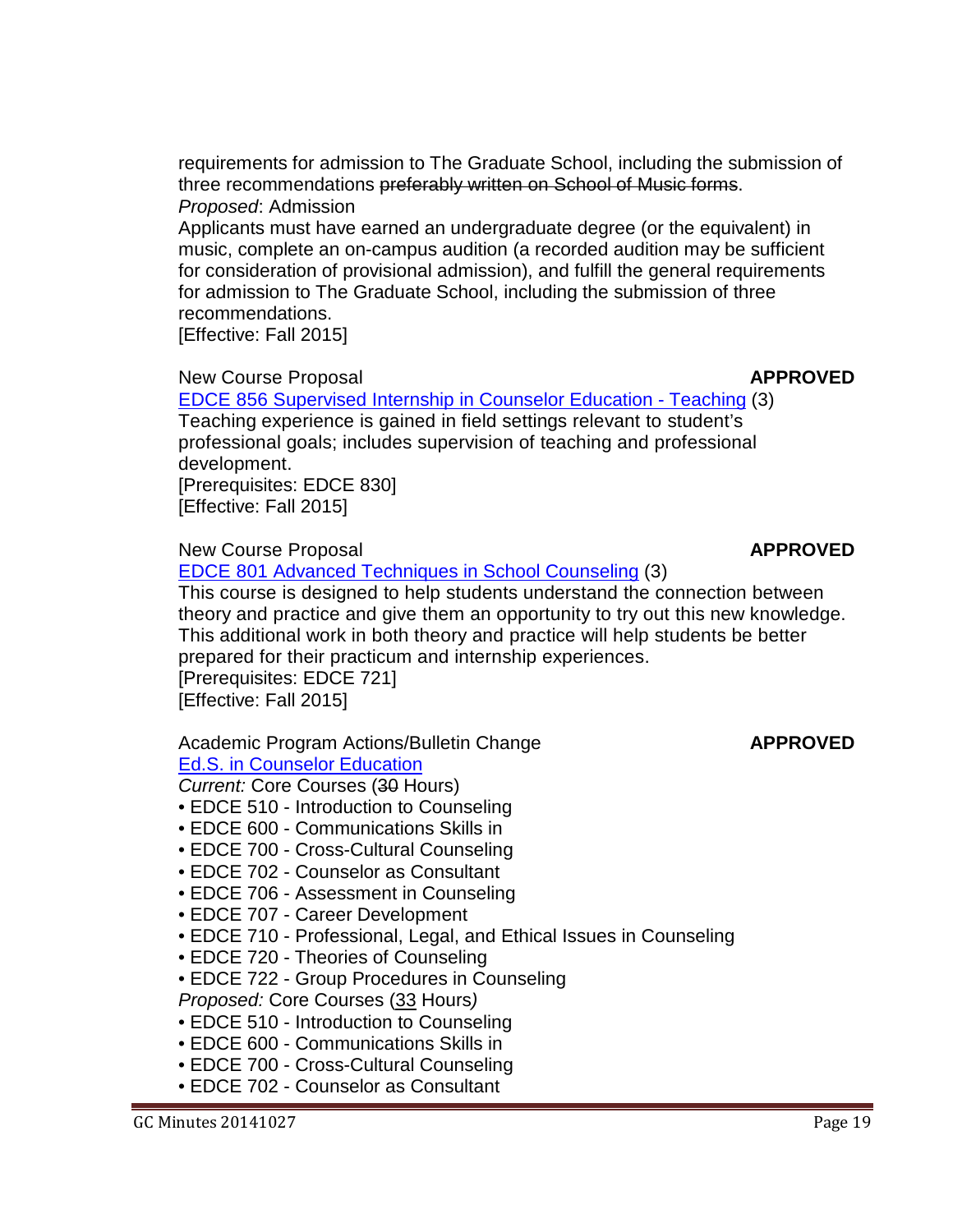- EDCE 706 Assessment in Counseling
- EDCE 707 Career Development
- EDCE 710 Professional, Legal, and Ethical Issues in Counseling
- EDCE 720 Theories of Counseling
- EDCE 722 Group Procedures in Counseling
- NPSY 757 Psychopathology for Counselors

• NPSY 758 - Classification & Assessment of Mental Disorders

[Effective: Fall 2015]

Academic Program Actions/Bulletin Change **APPROVED** Ph.D. in [Counselor](http://gradschool.sc.edu/facstaff/gradcouncil/2014/Counselor%20Ed%20PhD%20APA_Redacted1.pdf) Education *Current*: EDCE 723 – Counseling Supervision Theory EDCE 813 – Professional Issues in Counseling EDCE 820 – Advanced Transcultural Counseling EDCE 823 – Advanced Counseling Theory EDCE 830 – Pedagogy in Counselor Education EDCE 823 – Practicum in Counseling Supervision *Proposed*: EDCE 855 - Internship in Counselor Education (must successfully complete 3 times for one credit hour each) EDCE 856 - Supervised Internship in Counselor Education (must successfully complete 2 times for three credit hours each) [Effective: Fall 2015]

### 13. **Report of the Grievances, Appeals and Petitions Committee** (Erik Drasgow)

None

### 14. **Other Committee Reports**

None

### 15. **Old Business**

None

### 16. **New Business**

Dr. Mitchell presented a handout regarding the [Residency requirement for doctoral](http://gradschool.sc.edu/facstaff/gradcouncil/2014/Attachment%2010-27-14%20Residency%20Requirement%20Sheet1.pdf)  [students at the University of South Carolina.](http://gradschool.sc.edu/facstaff/gradcouncil/2014/Attachment%2010-27-14%20Residency%20Requirement%20Sheet1.pdf) The Academic Policy and Practices Committee is charged with examing the current residency requirement and offer recommendations to Graduate Council in pursuit of a recommendation to the Dean